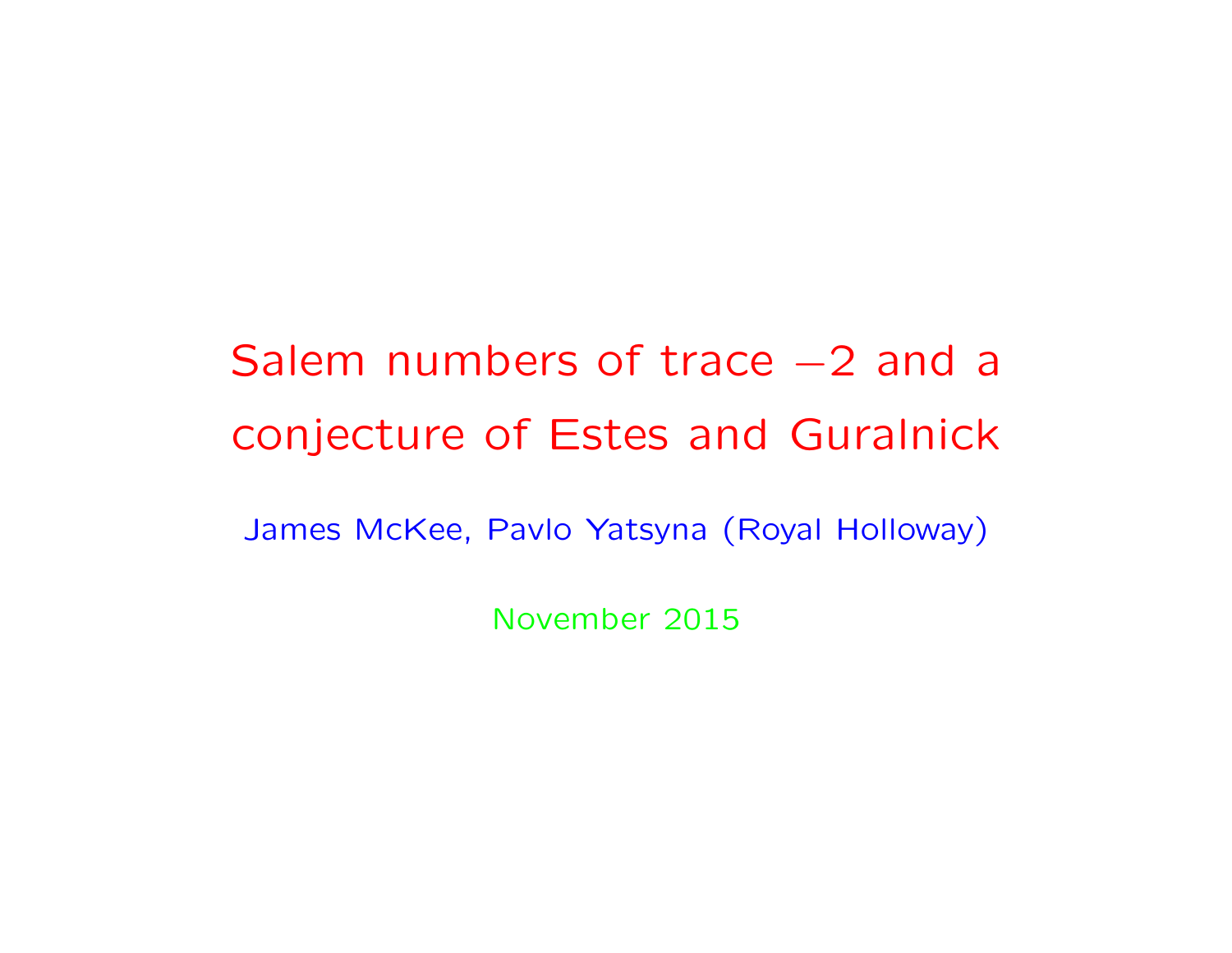• Let A be an integer symmetric matrix,  $n \times n$ .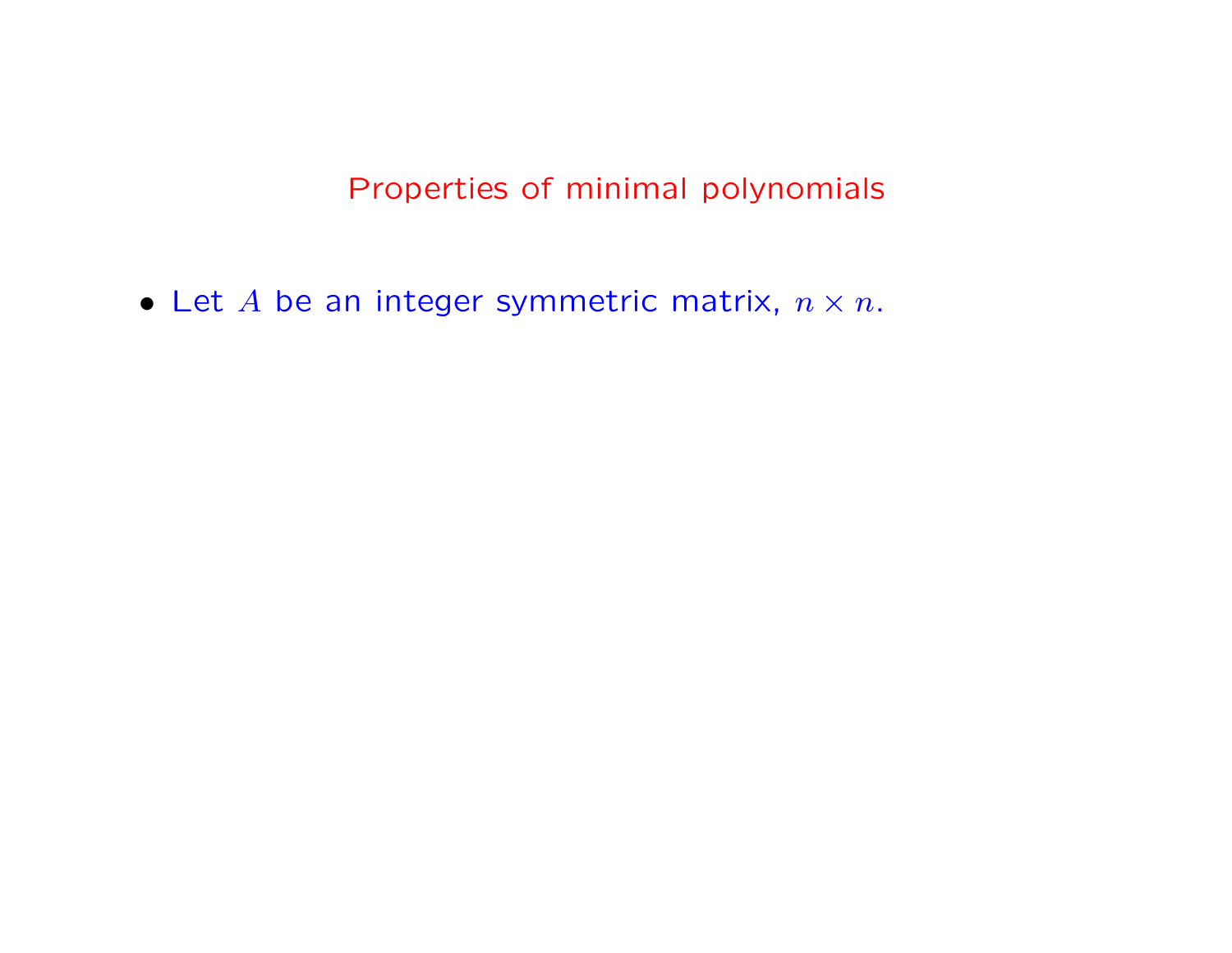- Let A be an integer symmetric matrix,  $n \times n$ .
- Let  $m_A$  be the minimal polynomial of A.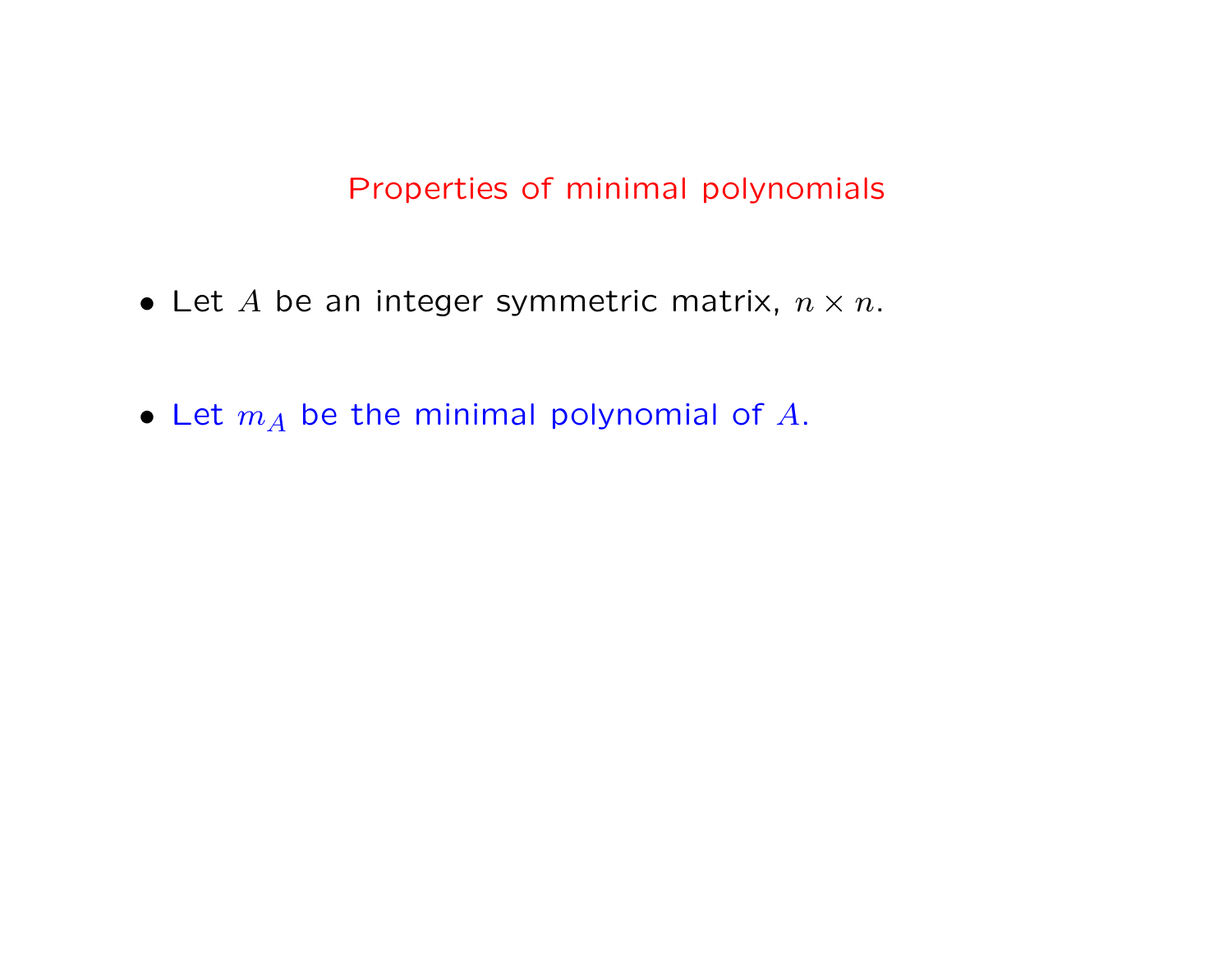- Let A be an integer symmetric matrix,  $n \times n$ .
- Let  $m_A$  be the minimal polynomial of A.
- $m_A \in \mathbb{Z}[x]$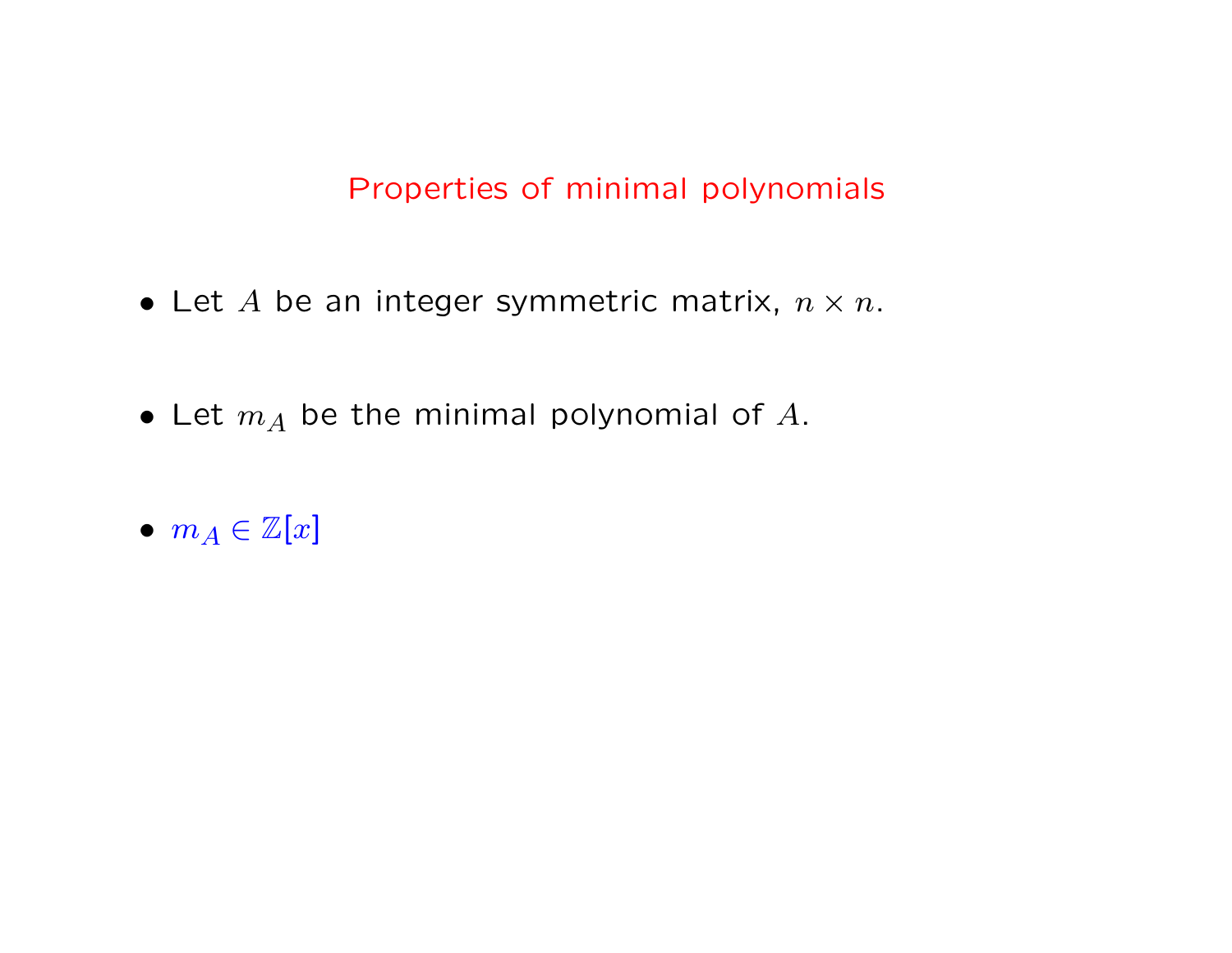- Let A be an integer symmetric matrix,  $n \times n$ .
- Let  $m_A$  be the minimal polynomial of A.
- $m_A \in \mathbb{Z}[x]$
- $\bullet$   $m_A$  is monic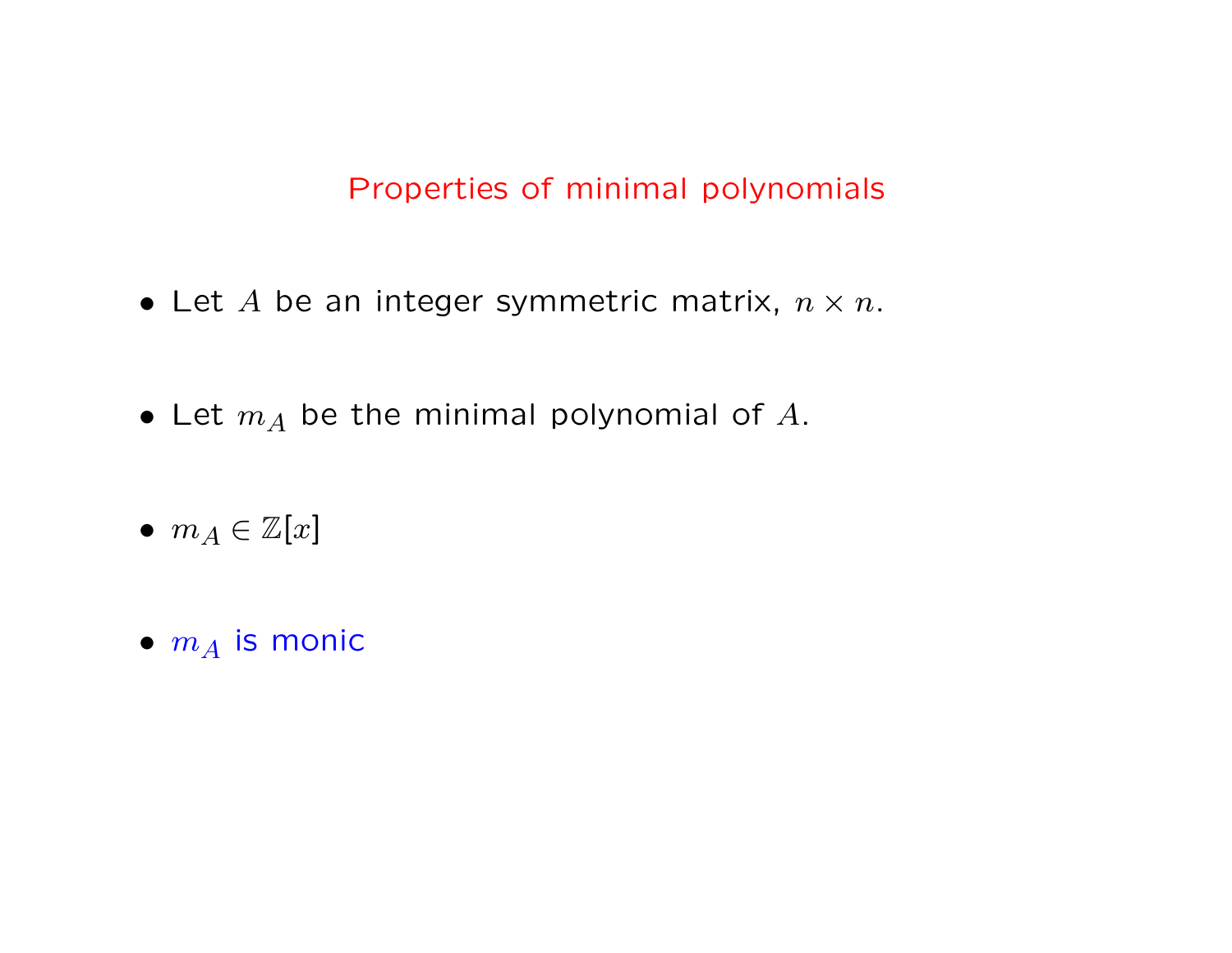- Let A be an integer symmetric matrix,  $n \times n$ .
- Let  $m_A$  be the minimal polynomial of A.
- $m_A \in \mathbb{Z}[x]$
- $\bullet$   $m_A$  is monic
- $m_A$  is totally real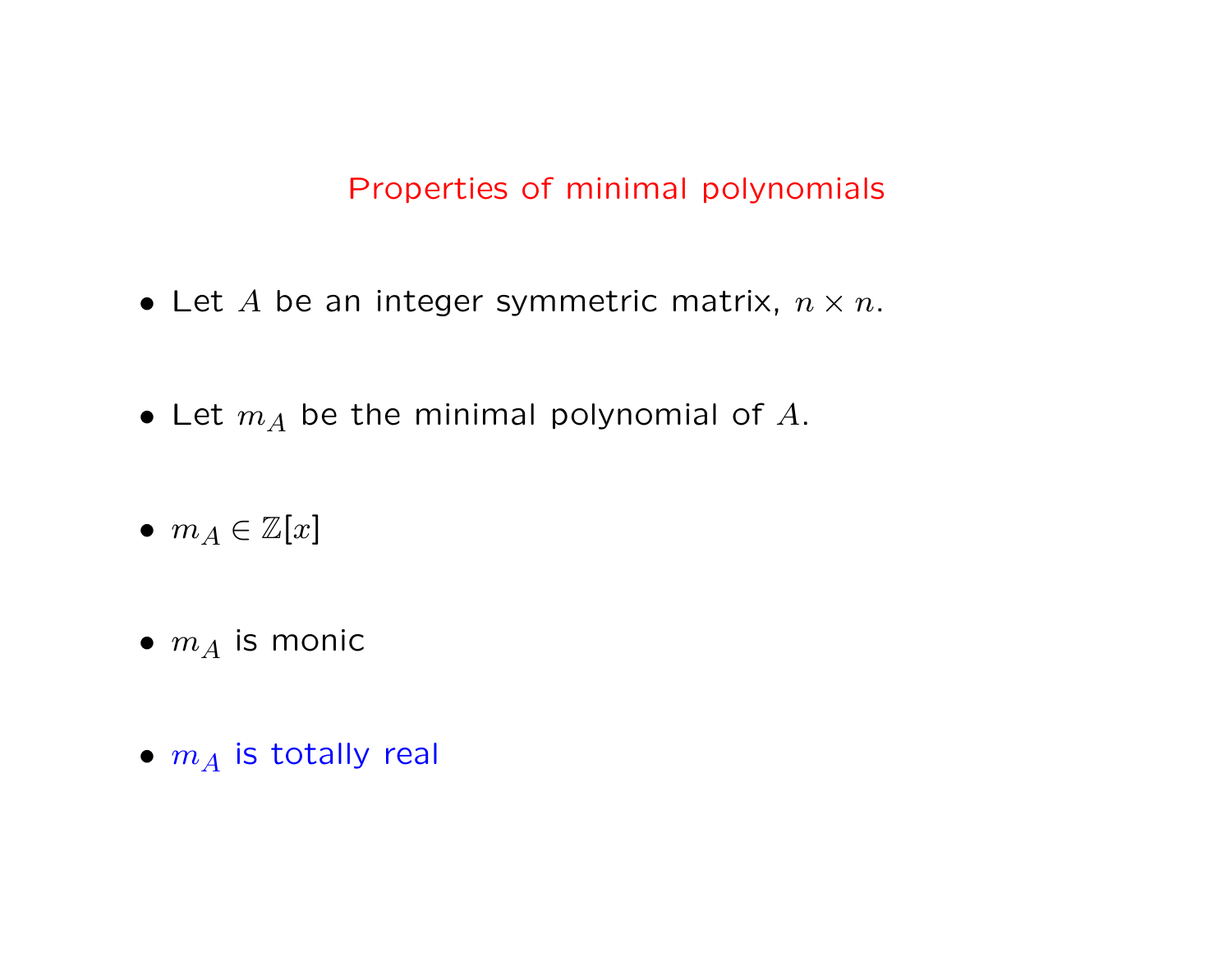- Let  $m_A$  be the minimal polynomial of A.
- $m_A \in \mathbb{Z}[x]$
- $\bullet$   $m_A$  is monic
- $m_A$  is totally real
- $m_A$  is separable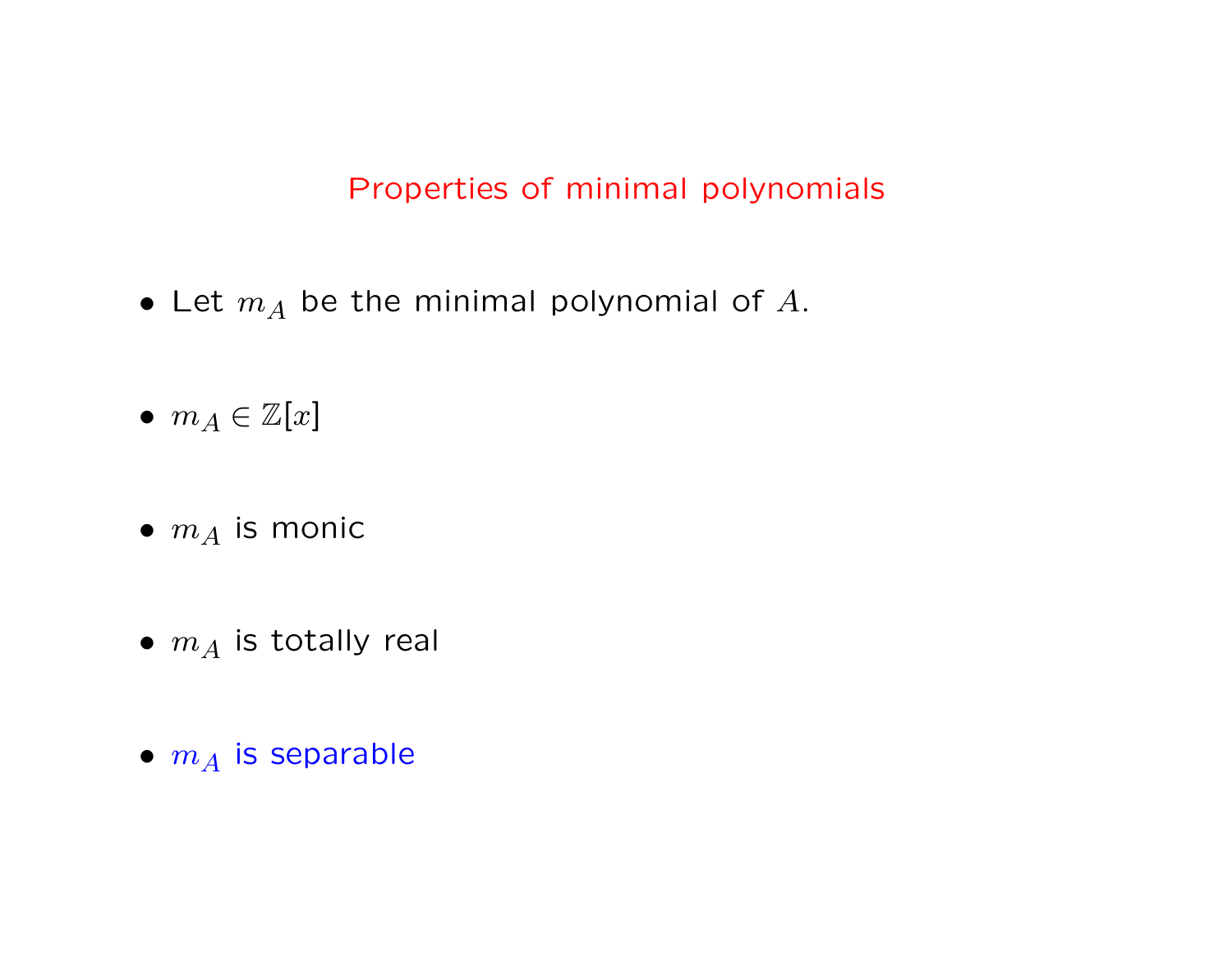Let  $f(x)$  be a monic, separable polynomial in  $\mathbb{Z}[x]$ , with all roots real.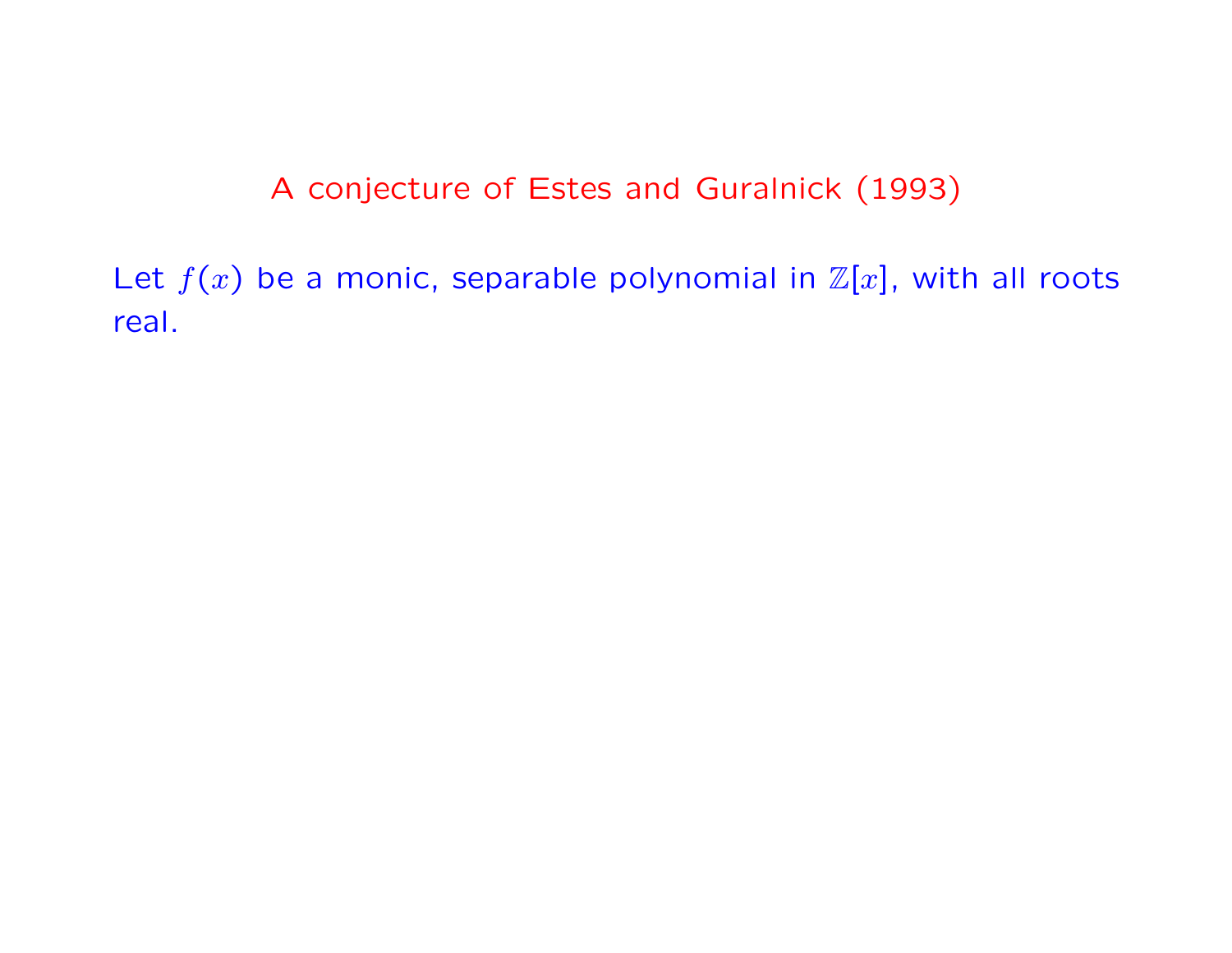Let  $f(x)$  be a monic, separable polynomial in  $\mathbb{Z}[x]$ , with all roots real.

Then  $f = m_A$  for some integer symmetric matrix A.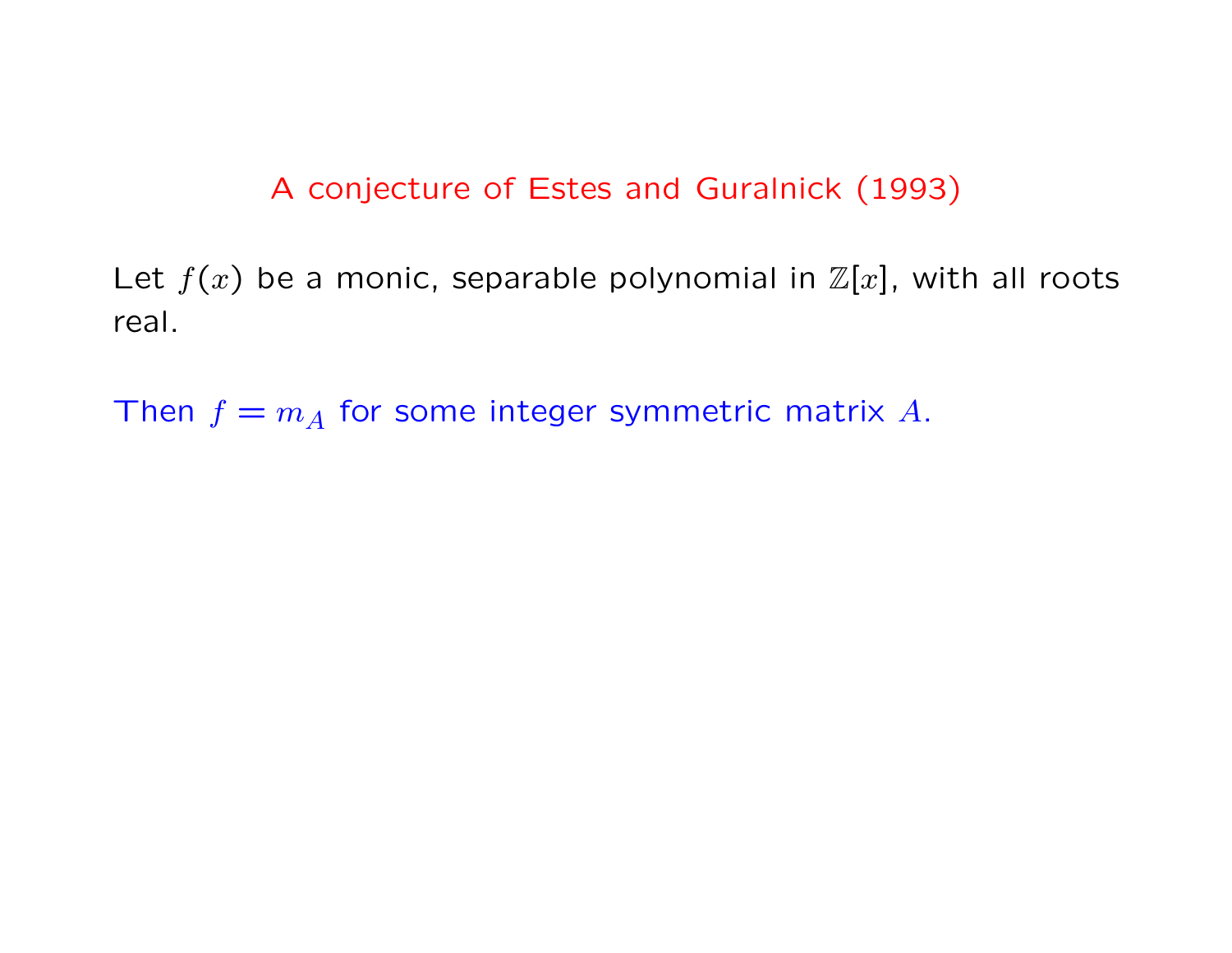Let  $f(x)$  be a monic, separable polynomial in  $\mathbb{Z}[x]$ , with all roots real.

Then  $f = m_A$  for some integer symmetric matrix A.

Theorem(E,G, 1993)

The conjecture holds if the degree of  $f$  is at most 4.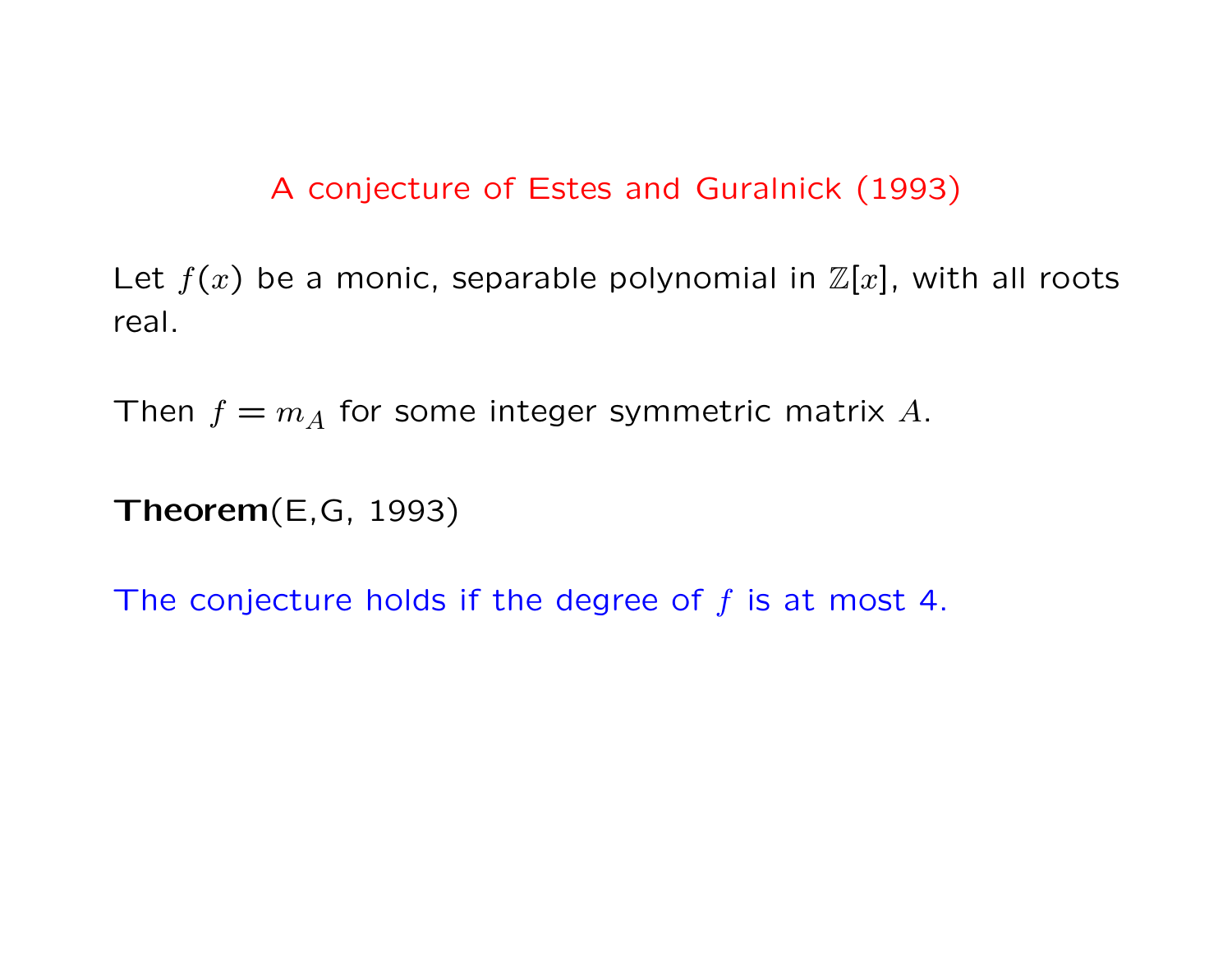Let  $f(x)$  be a monic, separable polynomial in  $\mathbb{Z}[x]$ , with all roots real.

Then  $f = m_A$  for some integer symmetric matrix A.

Theorem(E,G, 1993)

The conjecture holds if the degree of  $f$  is at most 4.

BUT. . .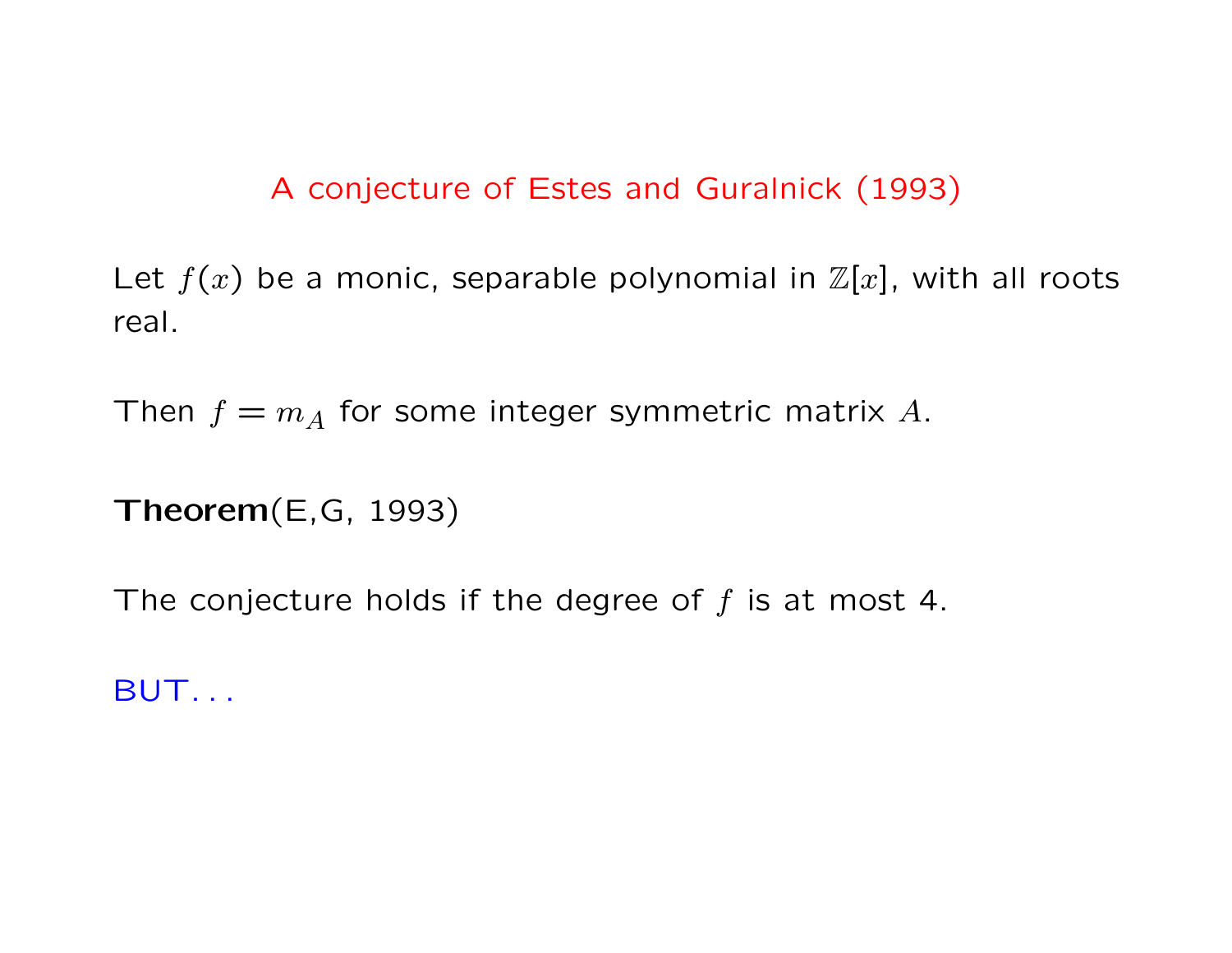- Small discriminant. (Dobrowolski, 2008)
	- If irreducible  $f = m_A$  for some A, and f has degree n, then there exists a totally real, degree  $n-1$ , monic  $g(x) \in \mathbb{Z}[x]$ whose roots interlace with those of  $f$ .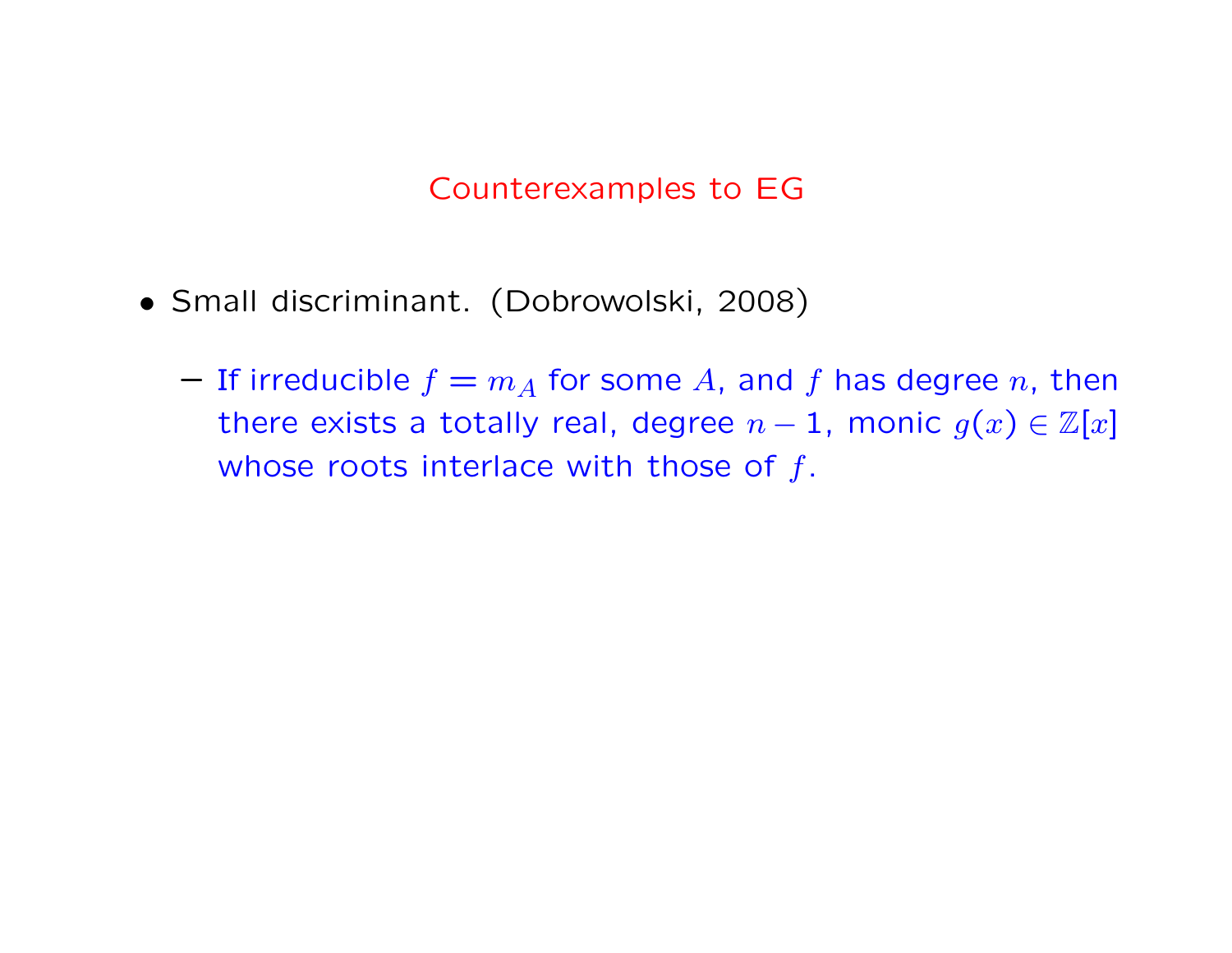- Small discriminant. (Dobrowolski, 2008)
	- If irreducible  $f = m_A$  for some A, and f has degree n, then there exists totally real g, degree  $n-1$ , whose roots interlace with those of  $f$ .

CONVENTION: all polynomials are in  $\mathbb{Z}[x]$  and monic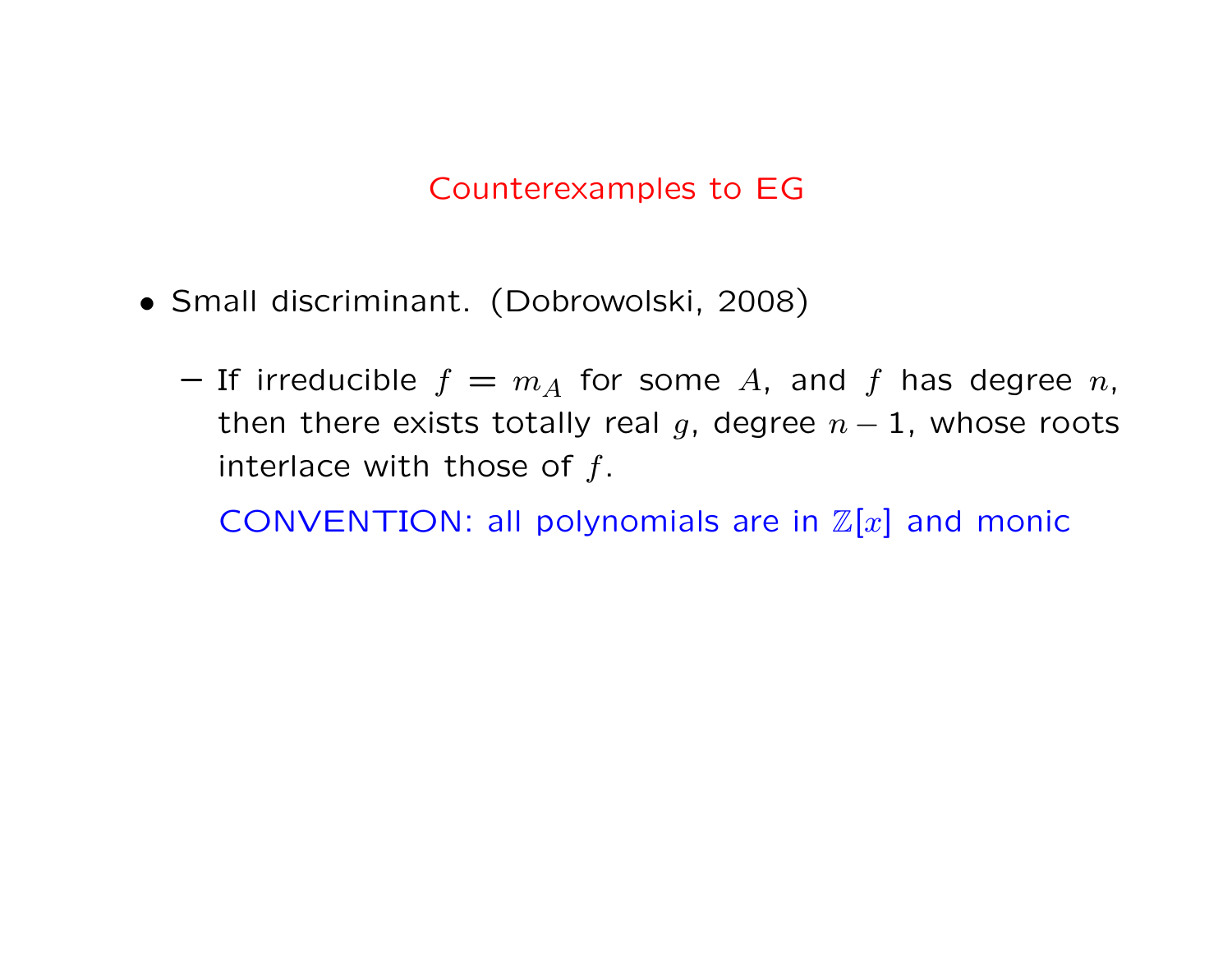- Small discriminant. (Dobrowolski, 2008)
	- If irreducible  $f = m_A$  for some A, and f has degree n, then there exists totally real g, degree  $n-1$ , whose roots interlace with those of  $f$ .
	- The existence of such a g implies that the discriminant of f is at least  $n^n$ .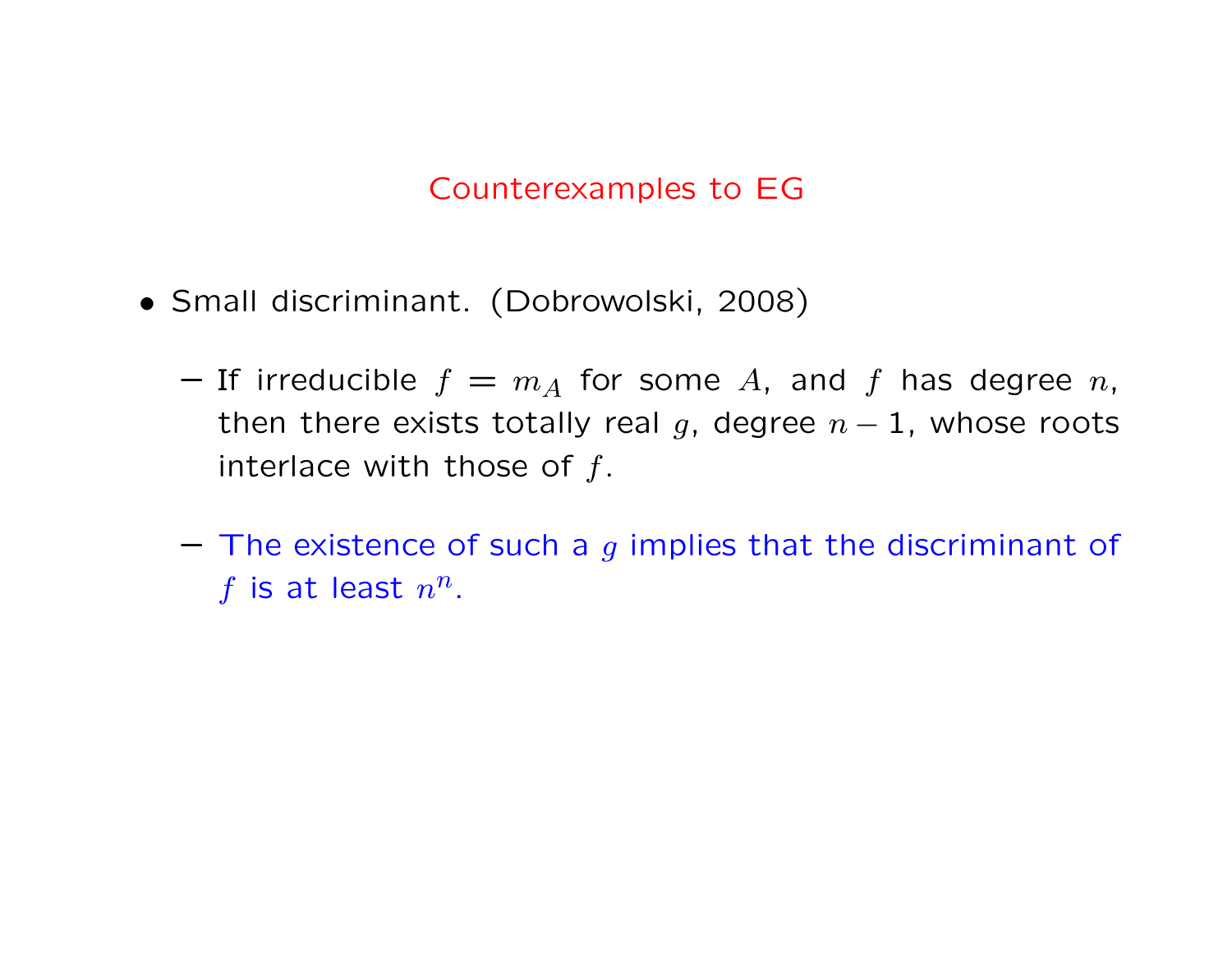- Small discriminant. (Dobrowolski, 2008)
	- If irreducible  $f = m_A$  for some A, and f has degree n, then there exists totally real g, degree  $n-1$ , whose roots interlace with those of  $f$ .
	- $-$  The existence of such a g implies that the discriminant of f is at least  $n^n$ .
	- Consider the minimal polynomial of  $e^{2\pi i/n} + e^{-2\pi i/n}$  for highly composite  $n$ .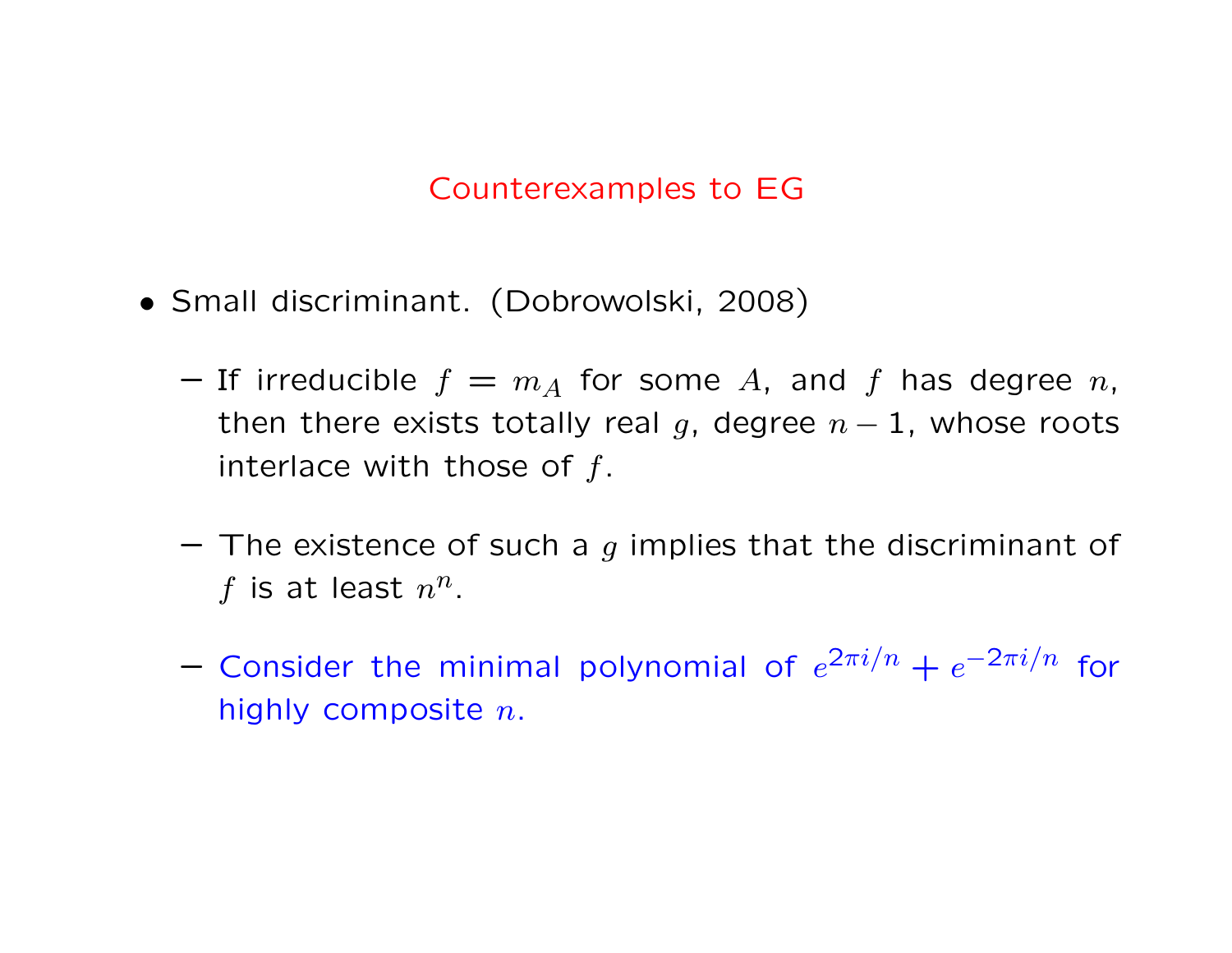- Small discriminant. (Dobrowolski, 2008)
- Small numbers of interlacing polynomials. (Y)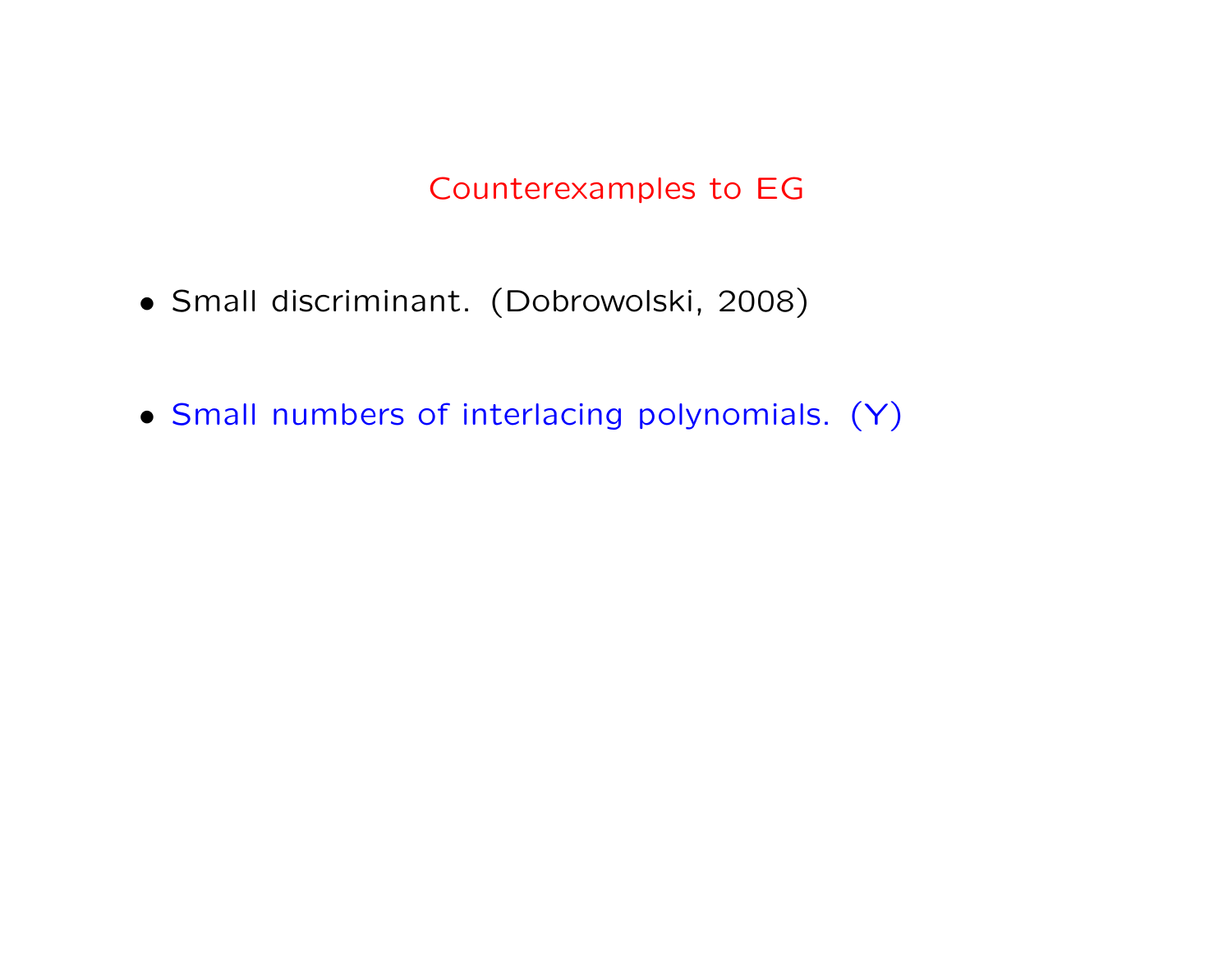- Small discriminant. (Dobrowolski, 2008)
- Small numbers of interlacing polynomials. (Y)
- Small span. (M, 2010)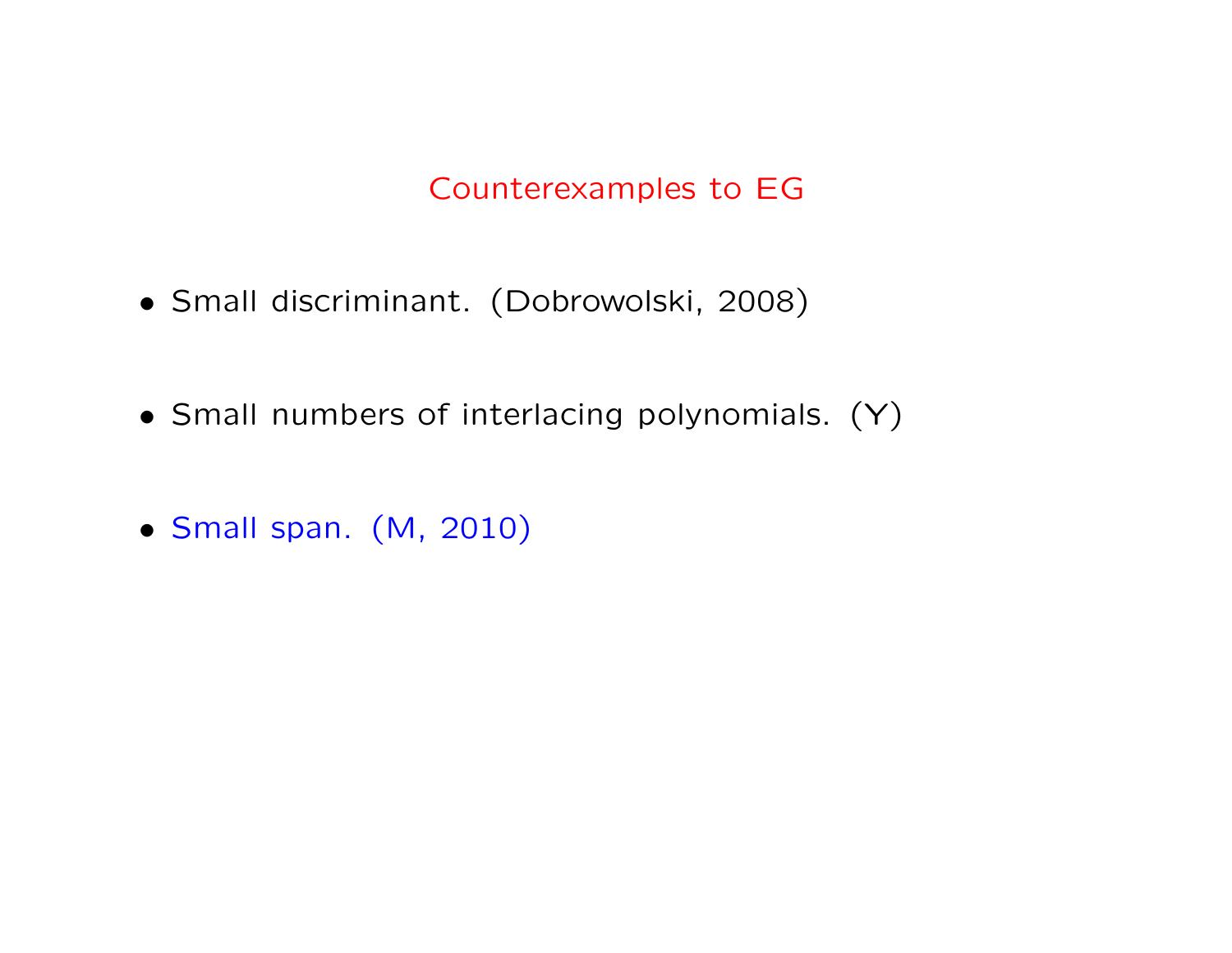- Small discriminant. (Dobrowolski, 2008)
- Small numbers of interlacing polynomials. (Y)
- Small span. (M, 2010)
	- $-$  e.g.,  $x^6 6x^4 + 9x^2 3$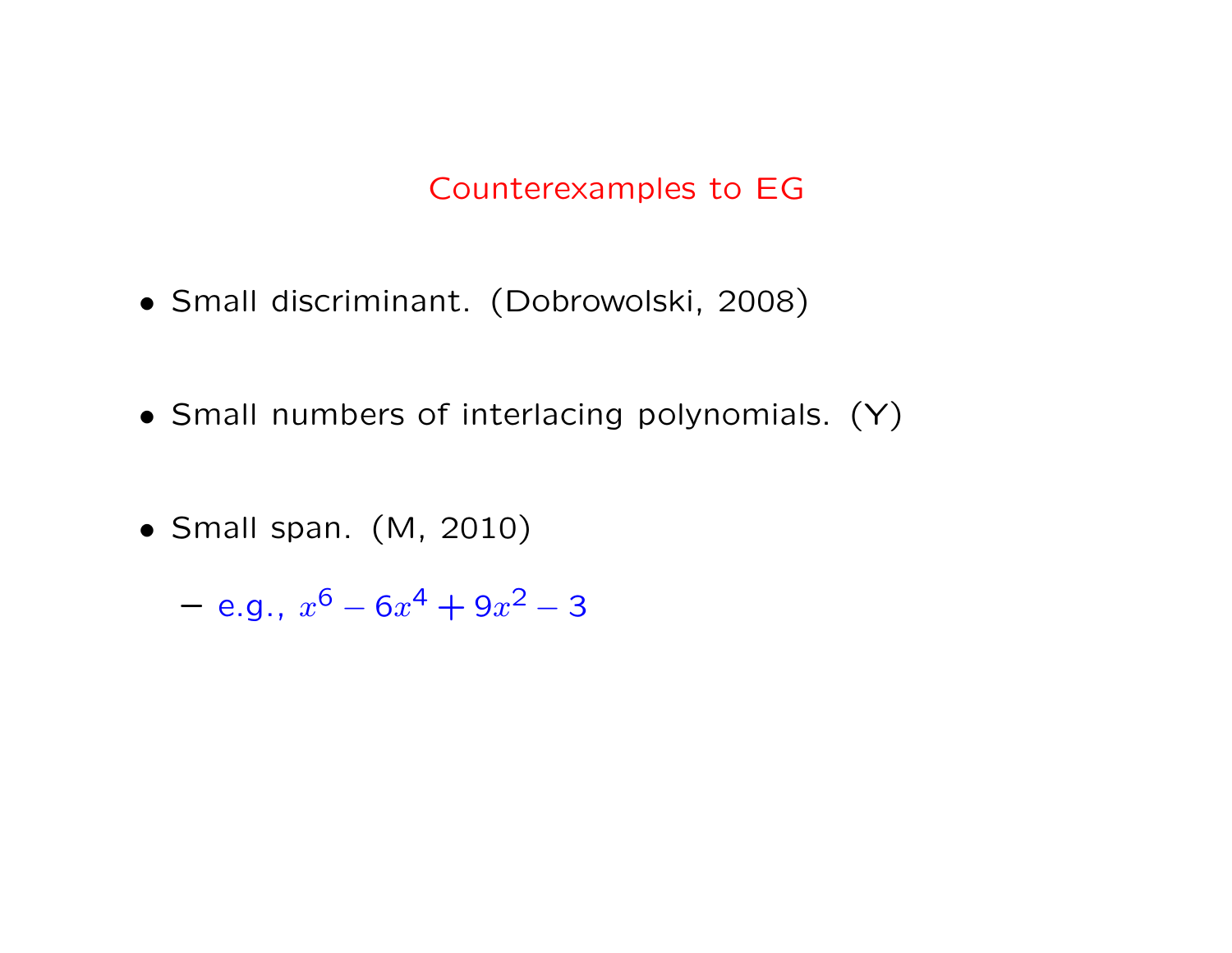- Small discriminant. (Dobrowolski, 2008)
- Small numbers of interlacing polynomials. (Y)
- Small span. (M, 2010)

$$
- e.g., x^6 - 6x^4 + 9x^2 - 3
$$

– Degrees 6, 7, . . . , 15.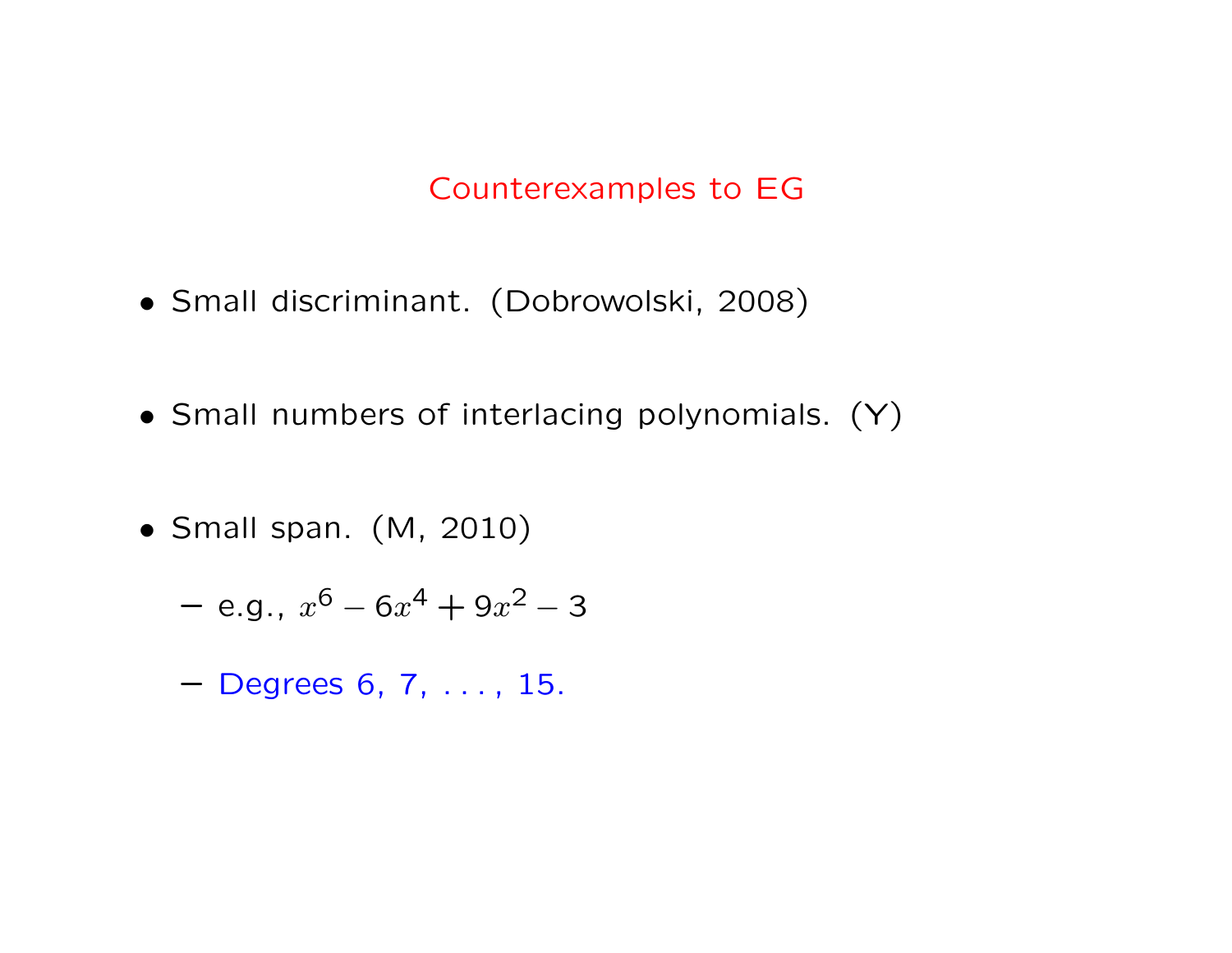- Small discriminant. (Dobrowolski, 2008)
- Small numbers of interlacing polynomials. (Y)
- Small span. (M, 2010)
- Small trace. (M,Y, 2014)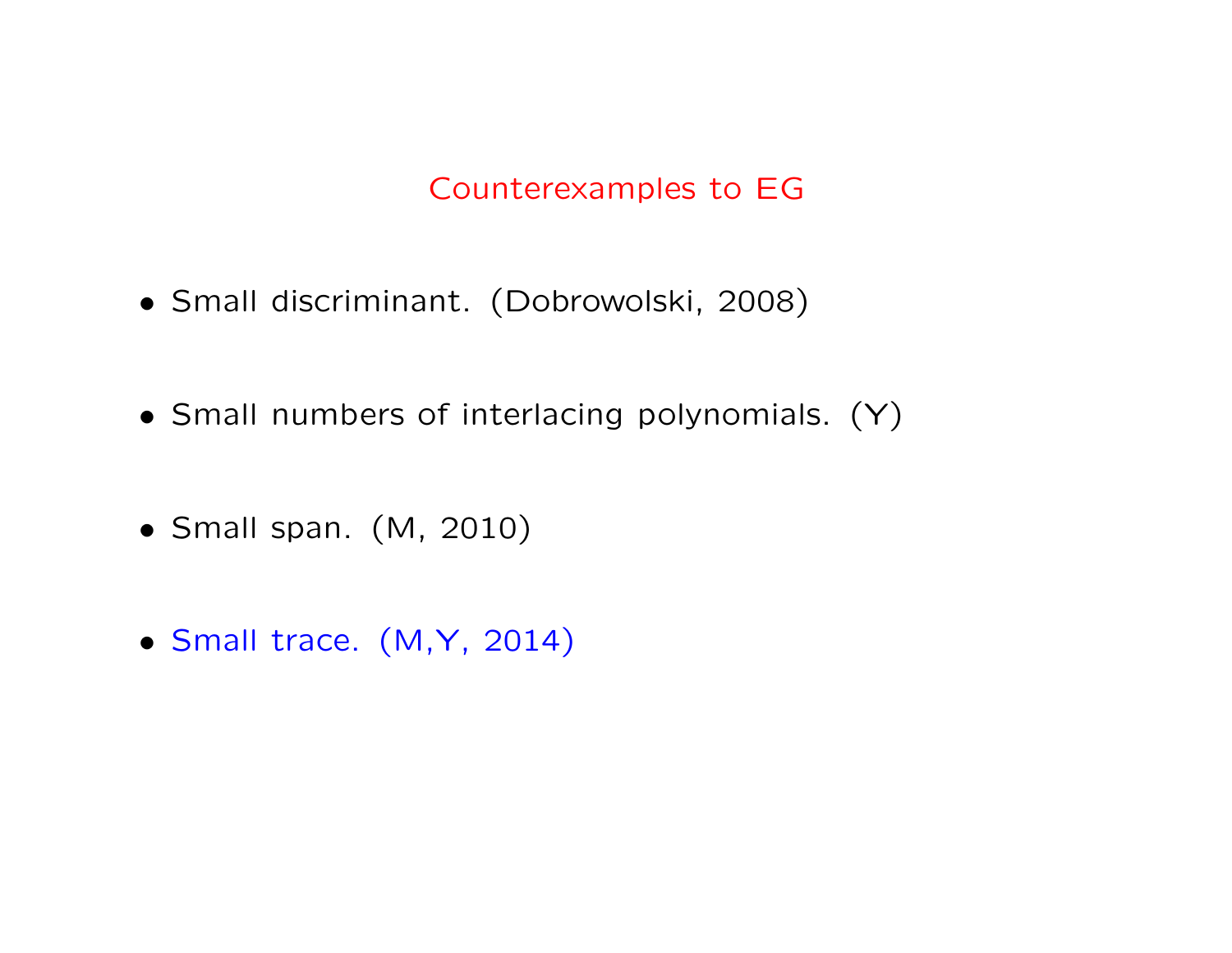- Small discriminant. (Dobrowolski, 2008)
- Small numbers of interlacing polynomials. (Y)
- Small span. (M, 2010)
- Small trace. (M,Y, 2014)
	- $-$  Any irreducible totally positive  $f$  of degree  $n$  and trace  $< 2n - 1$ .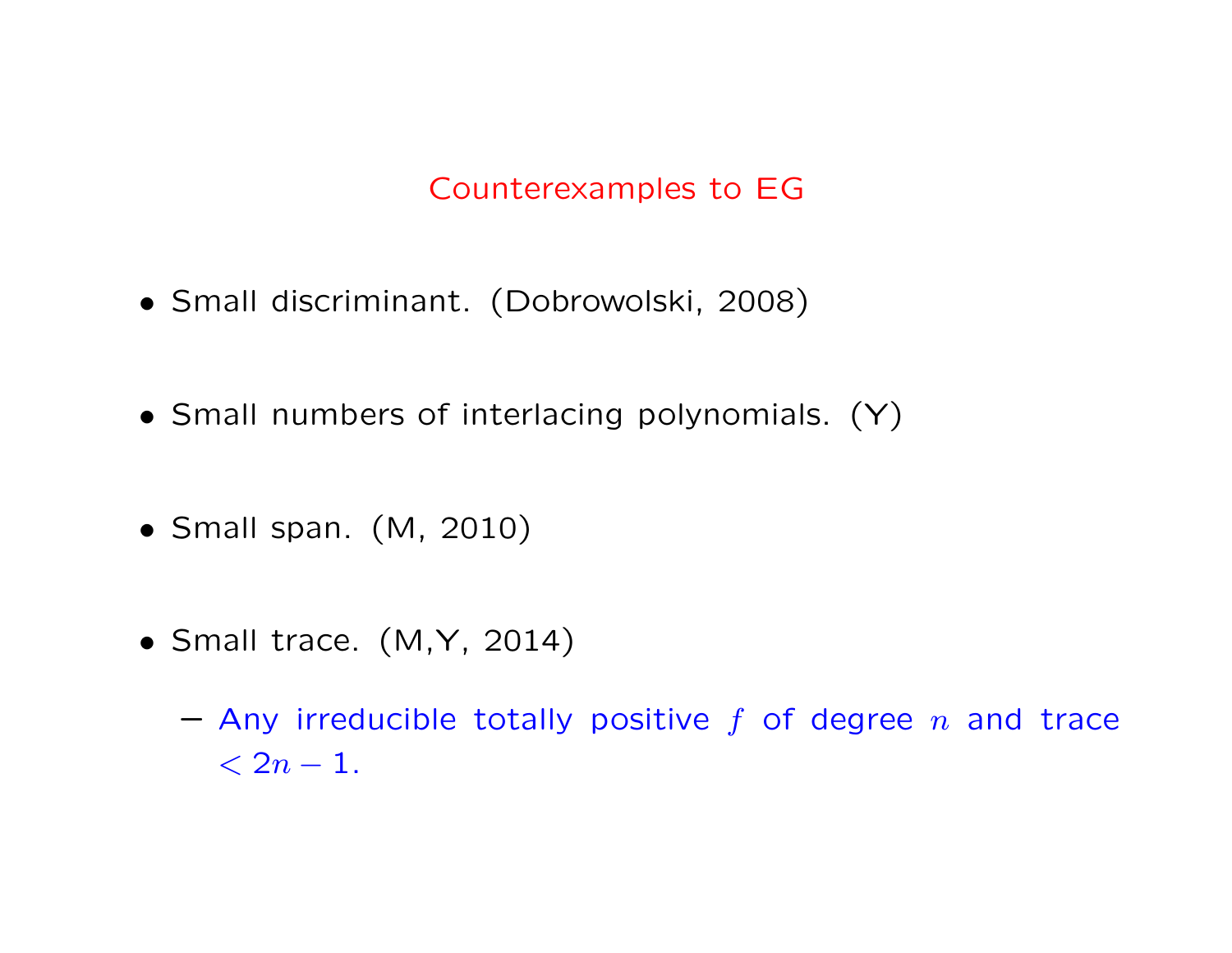- Small discriminant. (Dobrowolski, 2008)
- Small numbers of interlacing polynomials. (Y)
- Small span. (M, 2010)
- Small trace. (M,Y, 2014)
	- $-$  e.g., (M., Smyth, 2004)  $x^{10} 18x^9 + 134x^8 537x^7 +$  $1265x^6 - 1798x^5 + 1526x^4 - 743x^3 + 194x^2 - 24x + 1$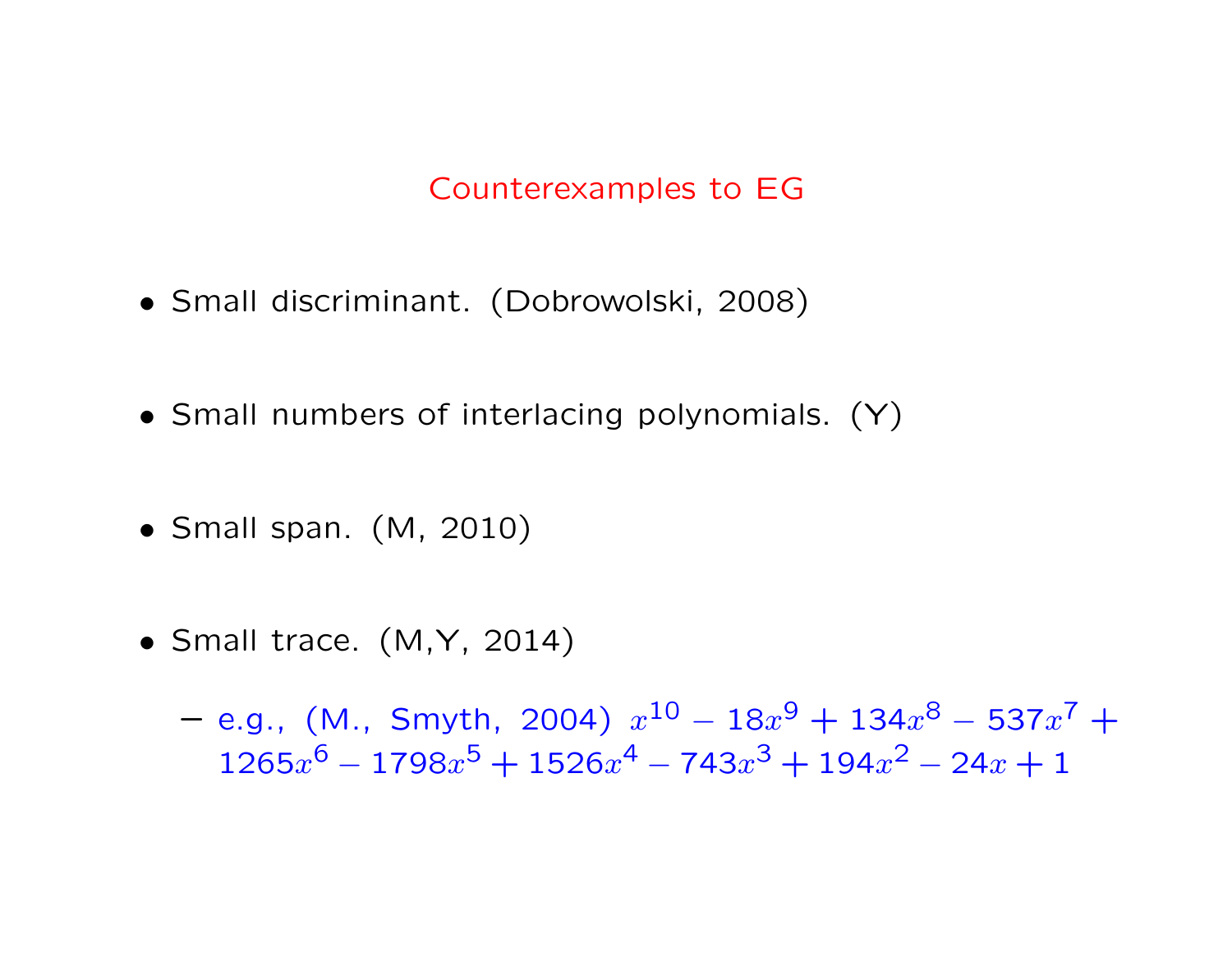- Small discriminant. (Dobrowolski, 2008)
- Small numbers of interlacing polynomials. (Y)
- Small span. (M, 2010)
- Small trace. (M,Y, 2014)

–  $(M,Y, 2015)$  All degrees  $\geq 12$ .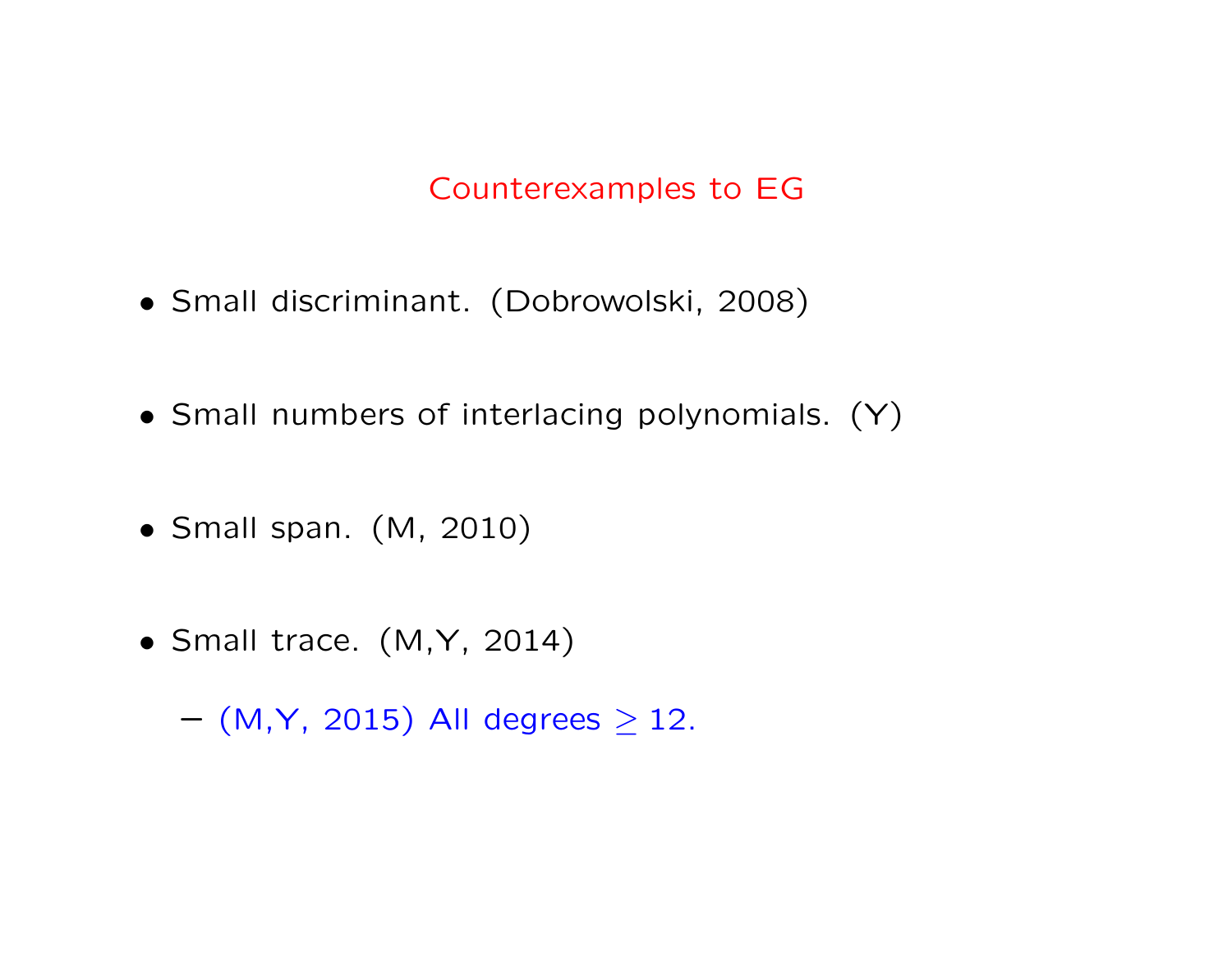If  $\tau$  is a Salem number of degree 2n and trace  $-2$ , then  $\tau+1/\tau+2$ is a totally positive algebraic integer of degree n and trace  $2n-2$ .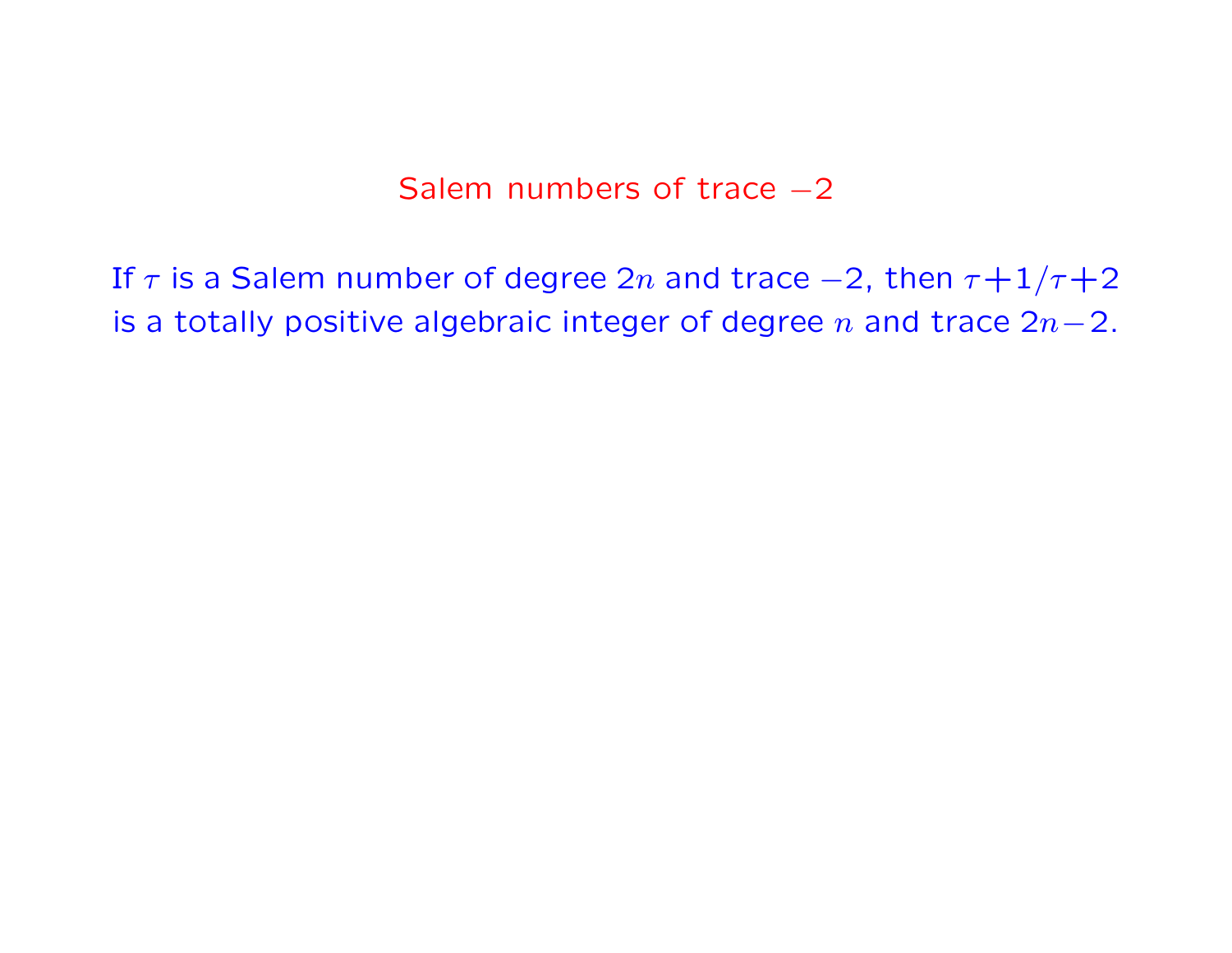If  $\tau$  is a Salem number of degree 2n and trace  $-2$ , then  $\tau+1/\tau+2$ is a totally positive algebraic integer of degree n and trace  $2n-2$ , so provides a degree- $n$  counterexample to EG.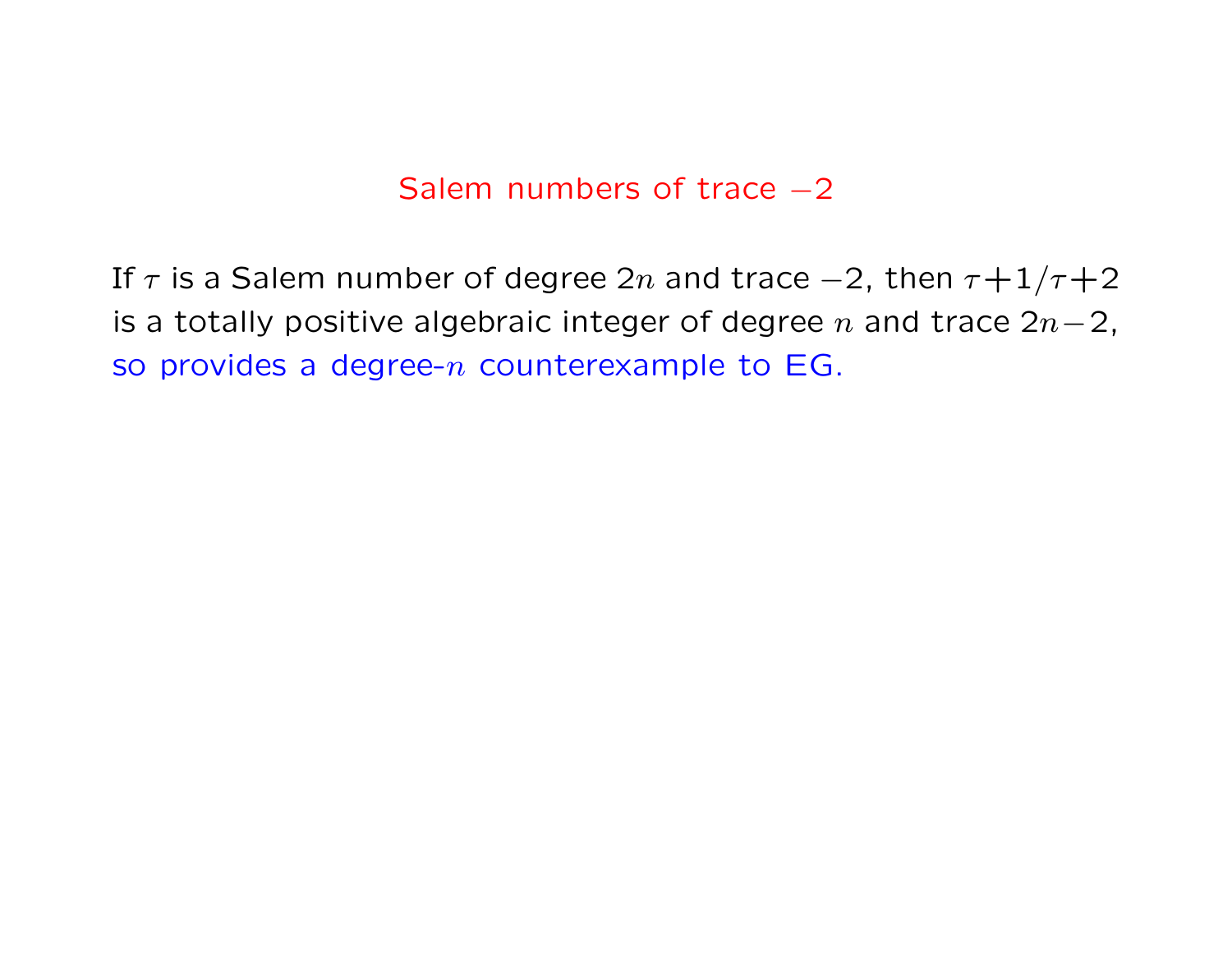If  $\tau$  is a Salem number of degree 2n and trace  $-2$ , then  $\tau+1/\tau+2$ is a totally positive algebraic integer of degree n and trace  $2n-2$ , so provides a degree- $n$  counterexample to EG.

**Theorem**(M,Y, 2015) There are Salem numbers of degree  $2n$ and trace  $-2$  for every degree  $> 24$ .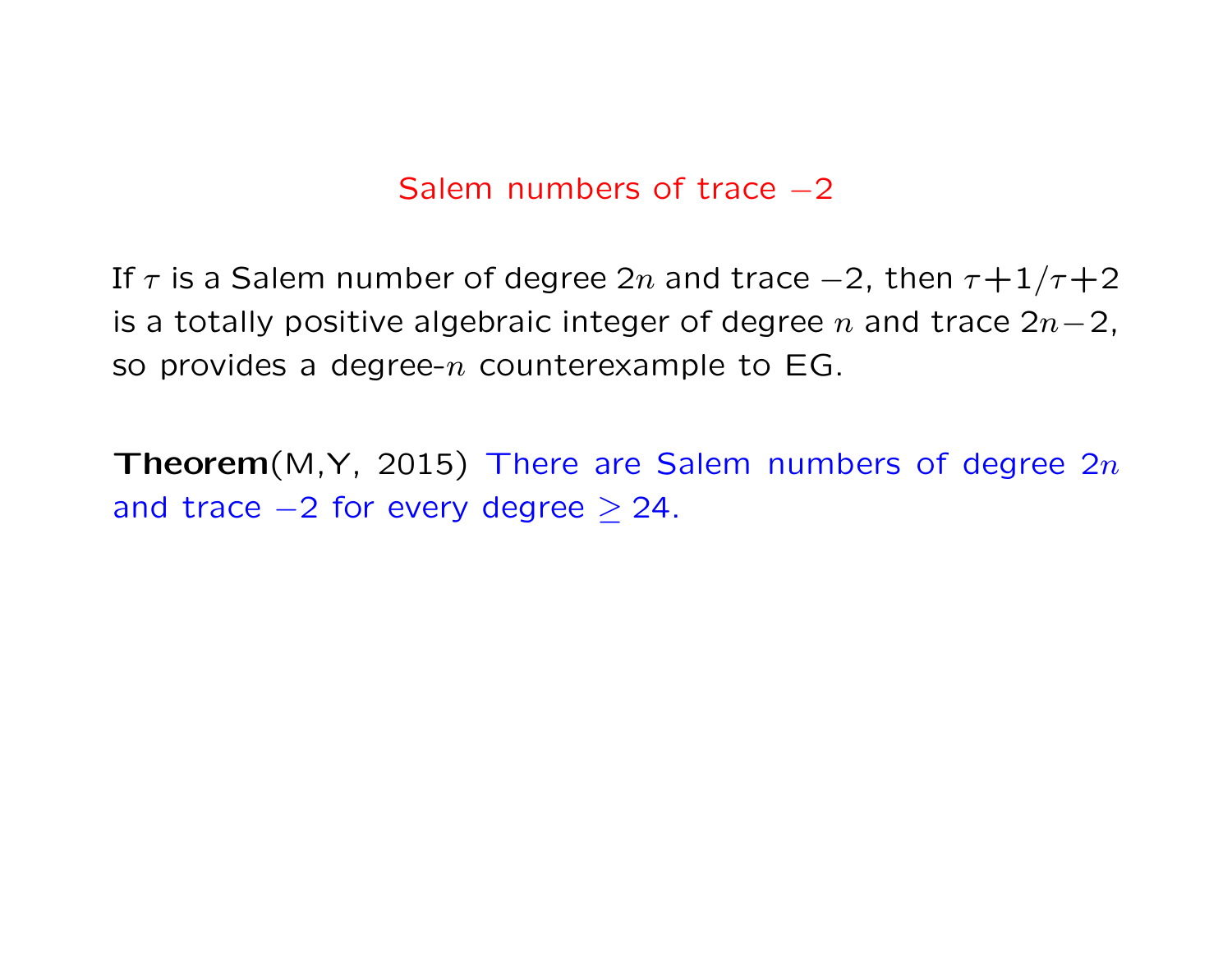If  $\tau$  is a Salem number of degree 2n and trace  $-2$ , then  $\tau+1/\tau+2$ is a totally positive algebraic integer of degree n and trace  $2n-2$ , so provides a degree- $n$  counterexample to EG.

**Theorem**(M,Y, 2015) There are Salem numbers of degree  $2n$ and trace  $-2$  for every degree  $> 24$ .

Proof

Step 1: degree  $\geq$  42.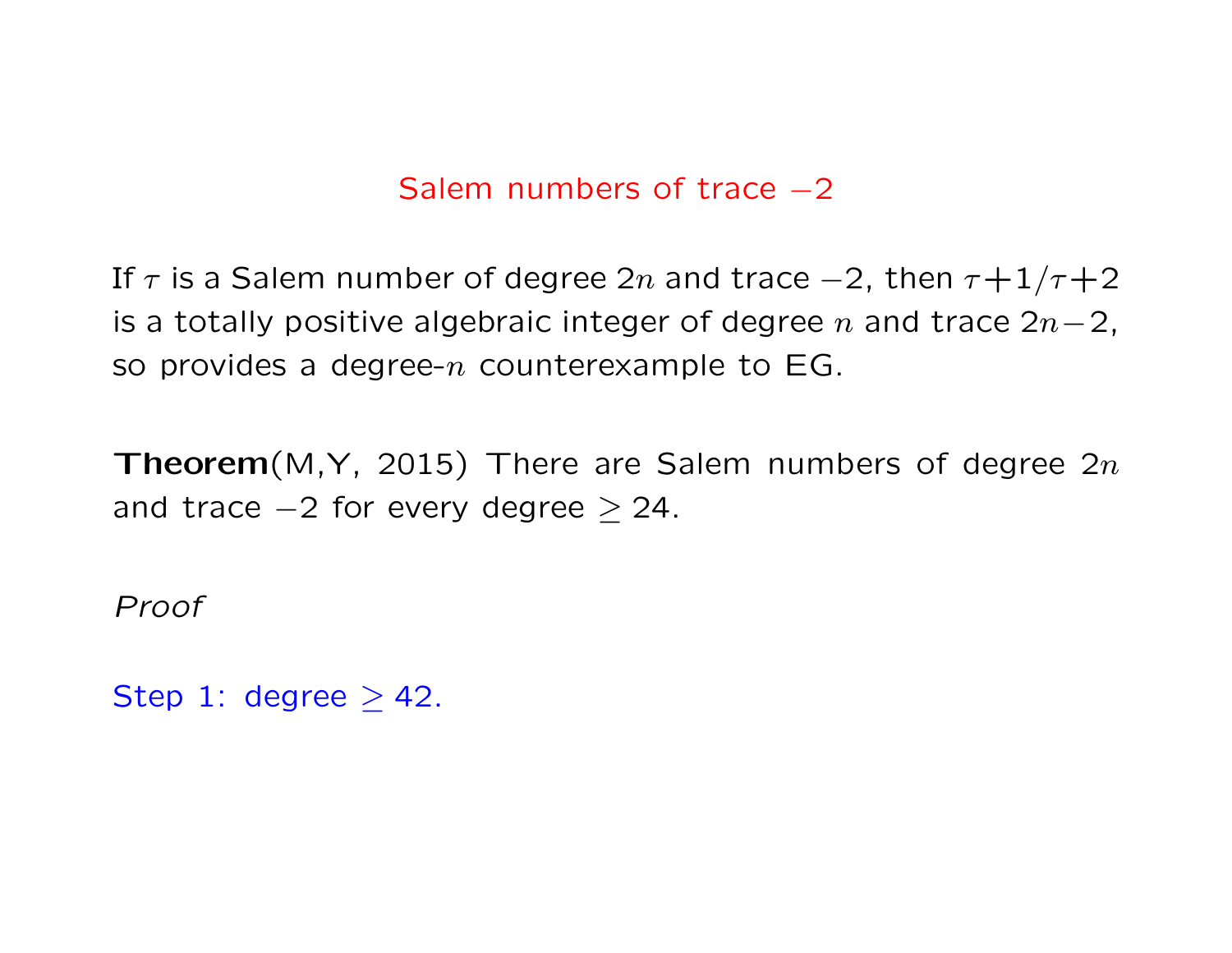If  $\tau$  is a Salem number of degree 2n and trace  $-2$ , then  $\tau+1/\tau+2$ is a totally positive algebraic integer of degree n and trace  $2n-2$ , so provides a degree- $n$  counterexample to EG.

**Theorem**(M,Y, 2015) There are Salem numbers of degree  $2n$ and trace  $-2$  for every degree  $> 24$ .

Proof

Step 1: degree  $\geq$  42.

Step 2: degrees 24, 26, ..., 40.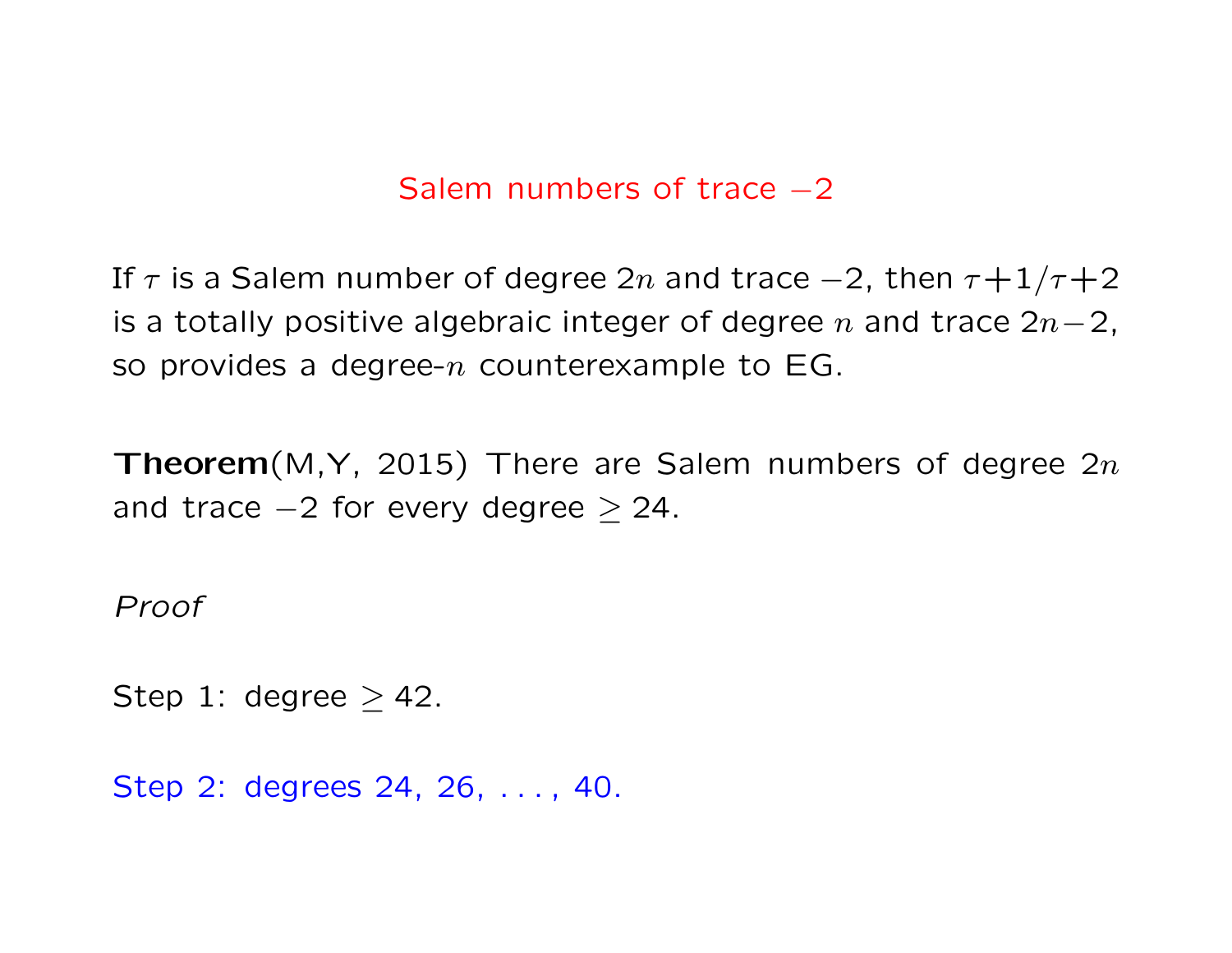An infinite family of Salem numbers of trace −2 (M,Smyth, 2004)

Put

$$
\frac{q}{p} = \frac{z^5 - 1}{(z^2 - 1)(z^3 - 1)} + \frac{z^{12} - 1}{(z^5 - 1)(z^7 - 1)} + \frac{z^{11 + n} - 1}{(z^{11} - 1)(z^n - 1)},
$$
  
where  $gcd(n, 2 \times 3 \times 5 \times 7 \times 11) = 1, n > 1$ .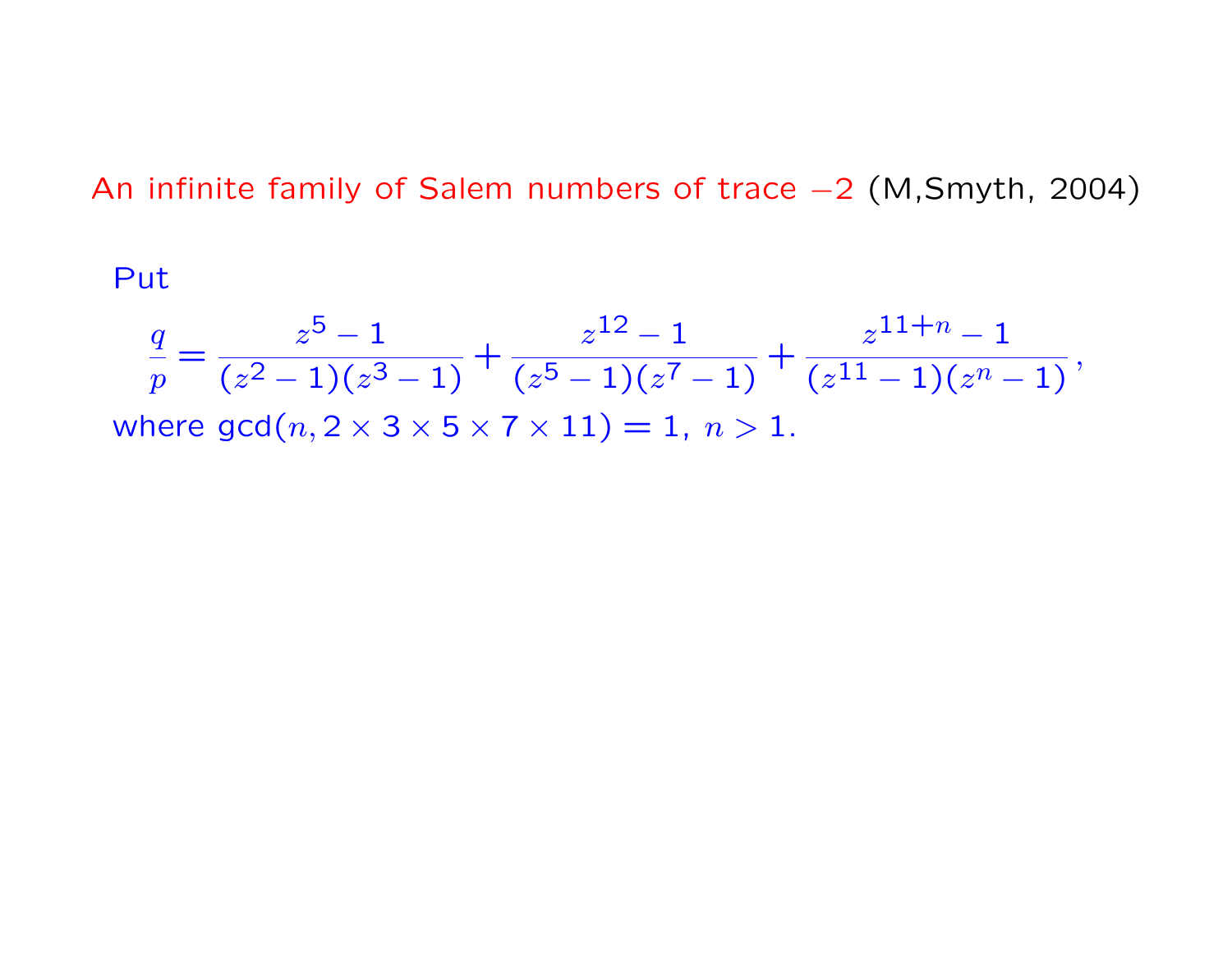# An infinite family of Salem numbers of trace −2 (M,Smyth, 2004)

Put

$$
\frac{q}{p} = \frac{z^5 - 1}{(z^2 - 1)(z^3 - 1)} + \frac{z^{12} - 1}{(z^5 - 1)(z^7 - 1)} + \frac{z^{11 + n} - 1}{(z^{11} - 1)(z^n - 1)},
$$
  
where  $gcd(n, 2 \times 3 \times 5 \times 7 \times 11) = 1, n > 1$ .

Then  $(z^2-1)p-zq$  is the minimal polynomial of a Salem number, degree  $n + 25$ , trace  $-2$ .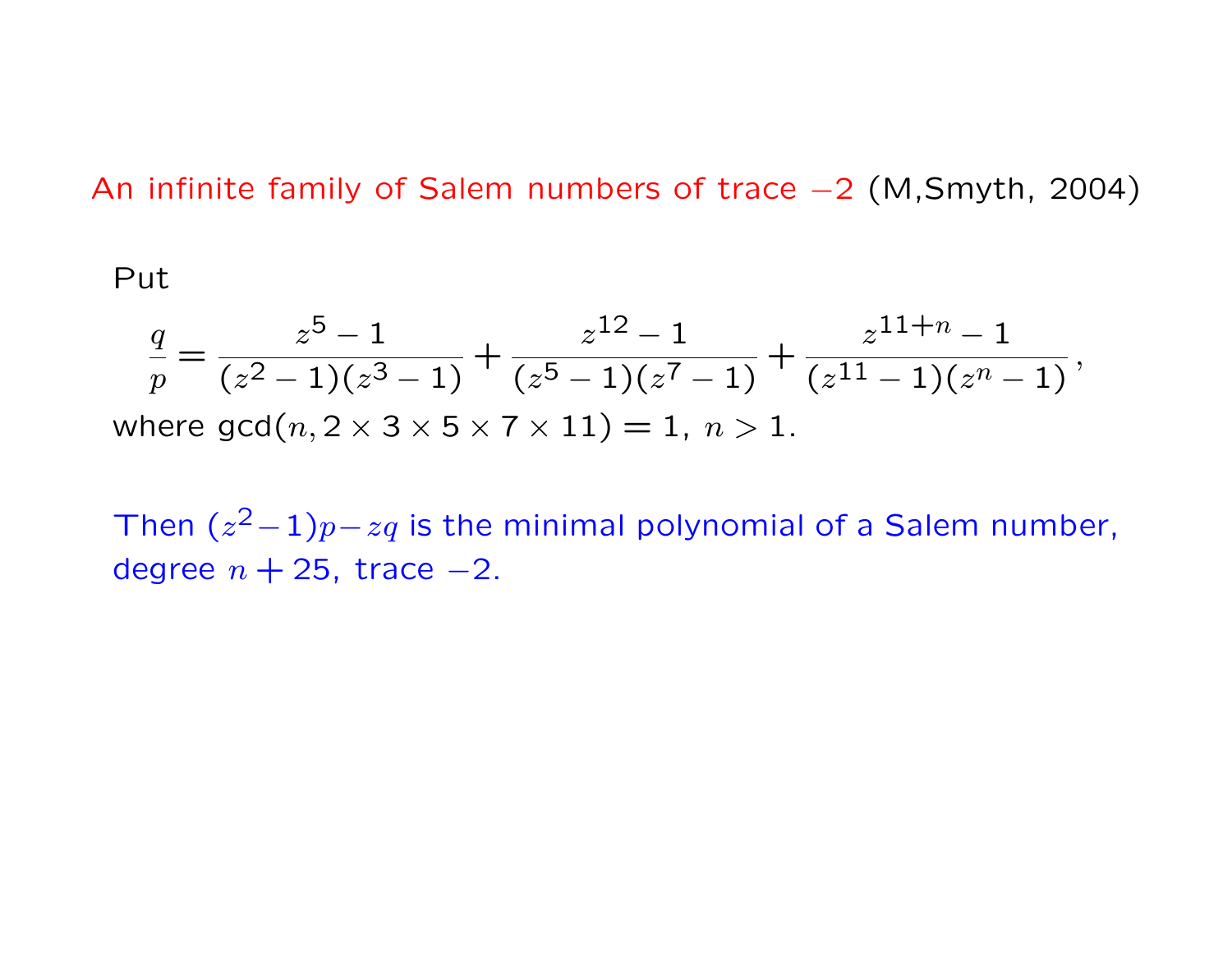## An infinite family of Salem numbers of trace −2 (M,Smyth, 2004)

Put

$$
\frac{q}{p} = \frac{z^5 - 1}{(z^2 - 1)(z^3 - 1)} + \frac{z^{12} - 1}{(z^5 - 1)(z^7 - 1)} + \frac{z^{11 + n} - 1}{(z^{11} - 1)(z^n - 1)},
$$
  
where  $gcd(n, 2 \times 3 \times 5 \times 7 \times 11) = 1, n > 1$ .

Then  $(z^2-1)p-zq$  is the minimal polynomial of a Salem number, degree  $n + 25$ , trace  $-2$ .

This gives examples of Salem numbers of trace −2 of every sufficiently large degree  $n + 25$ , subject to gcd $(n, 2 \times 3 \times 5 \times 7 \times$  $11) = 1.$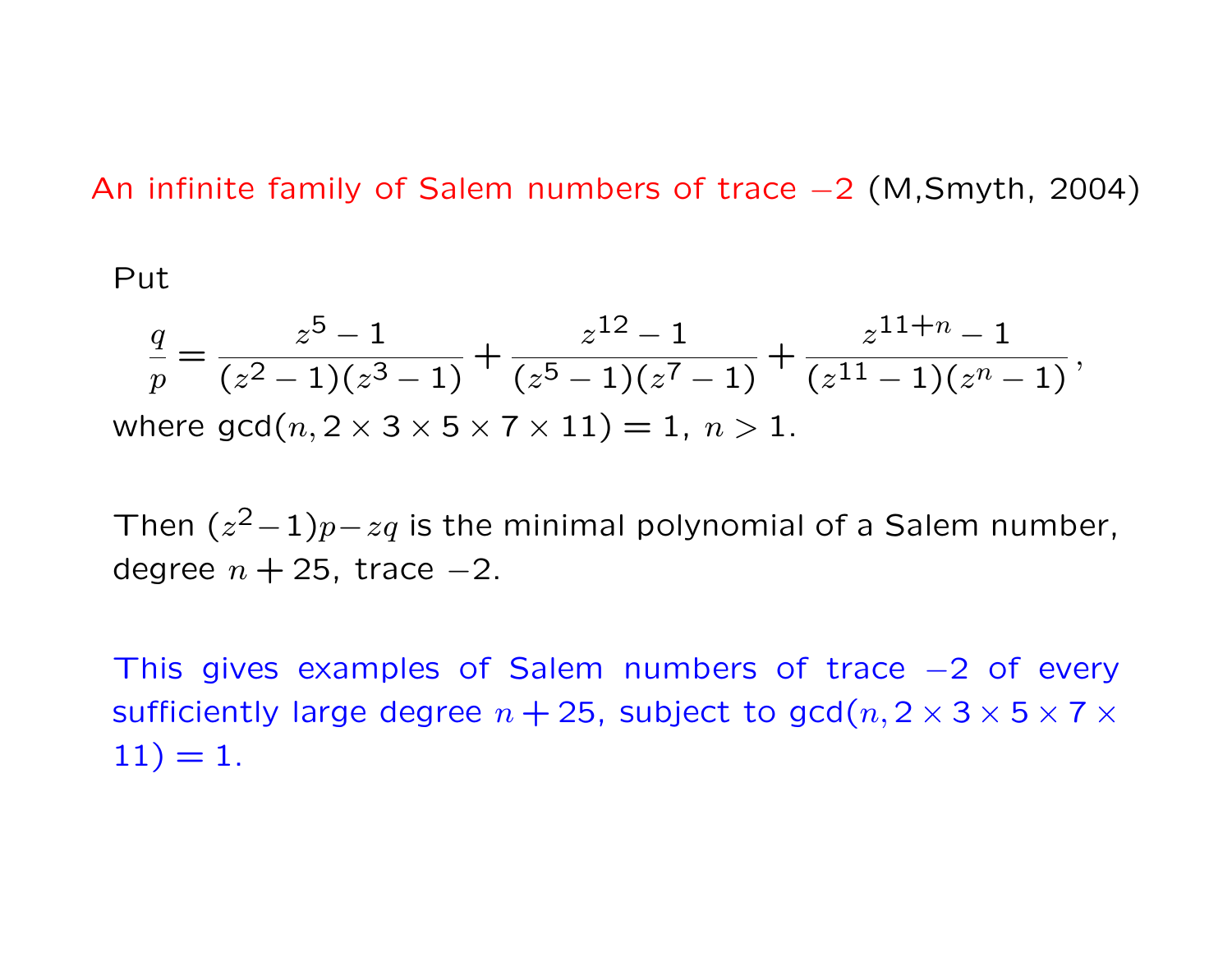Salem numbers of trace  $-2$  for all degrees  $\geq 42$ 

Replace (2, 3, 5, 7, 11) in the above by some other 5-tuples of primes (not every 5-tuple works).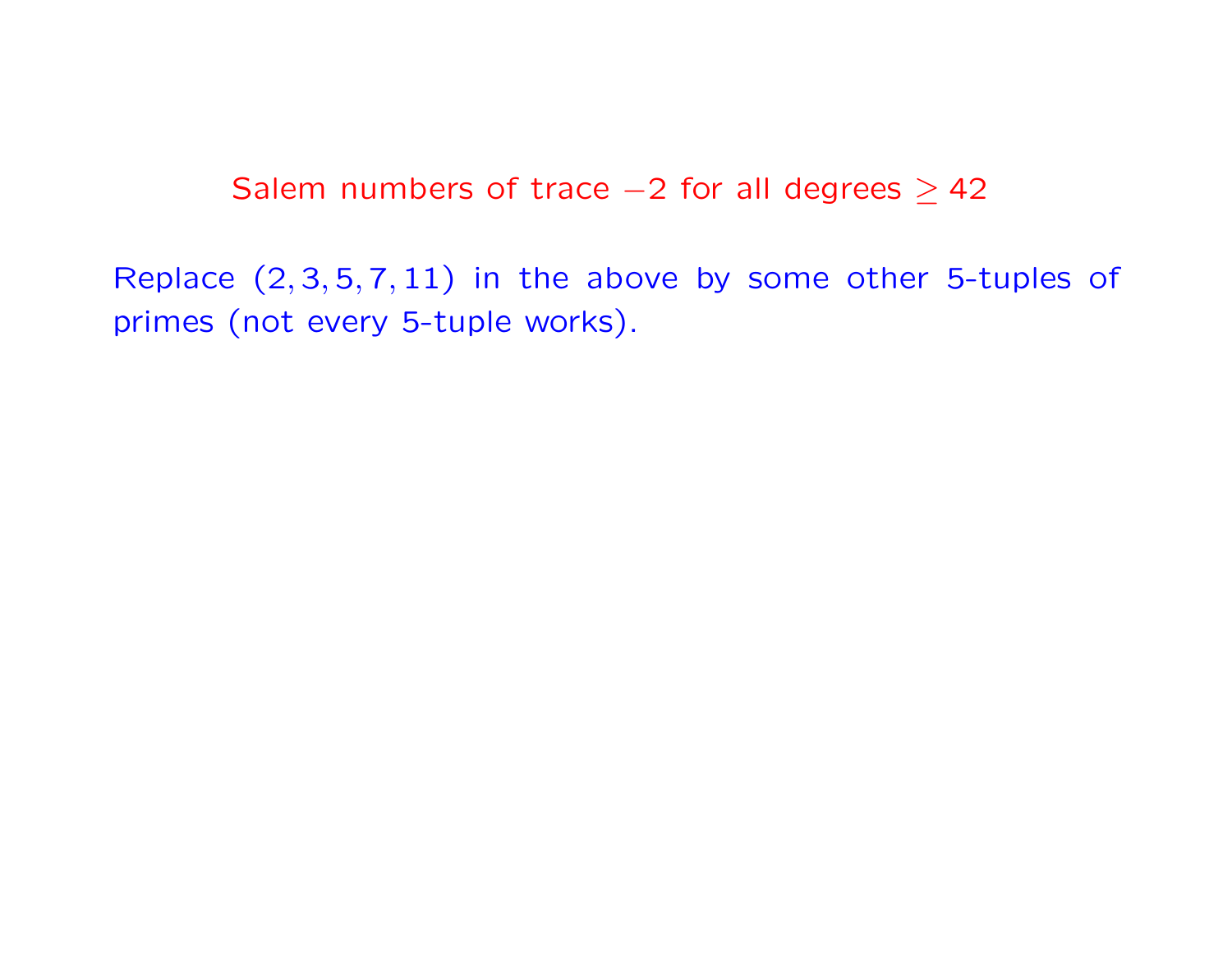Salem numbers of trace -2 for all degrees ≥ 42

Replace  $(2, 3, 5, 7, 11)$  in the above by some other 5-tuples of primes (not every 5-tuple works).

Find fifteen 5-tuples, using primes up to 19, that cover all even degrees  $\geq$  42.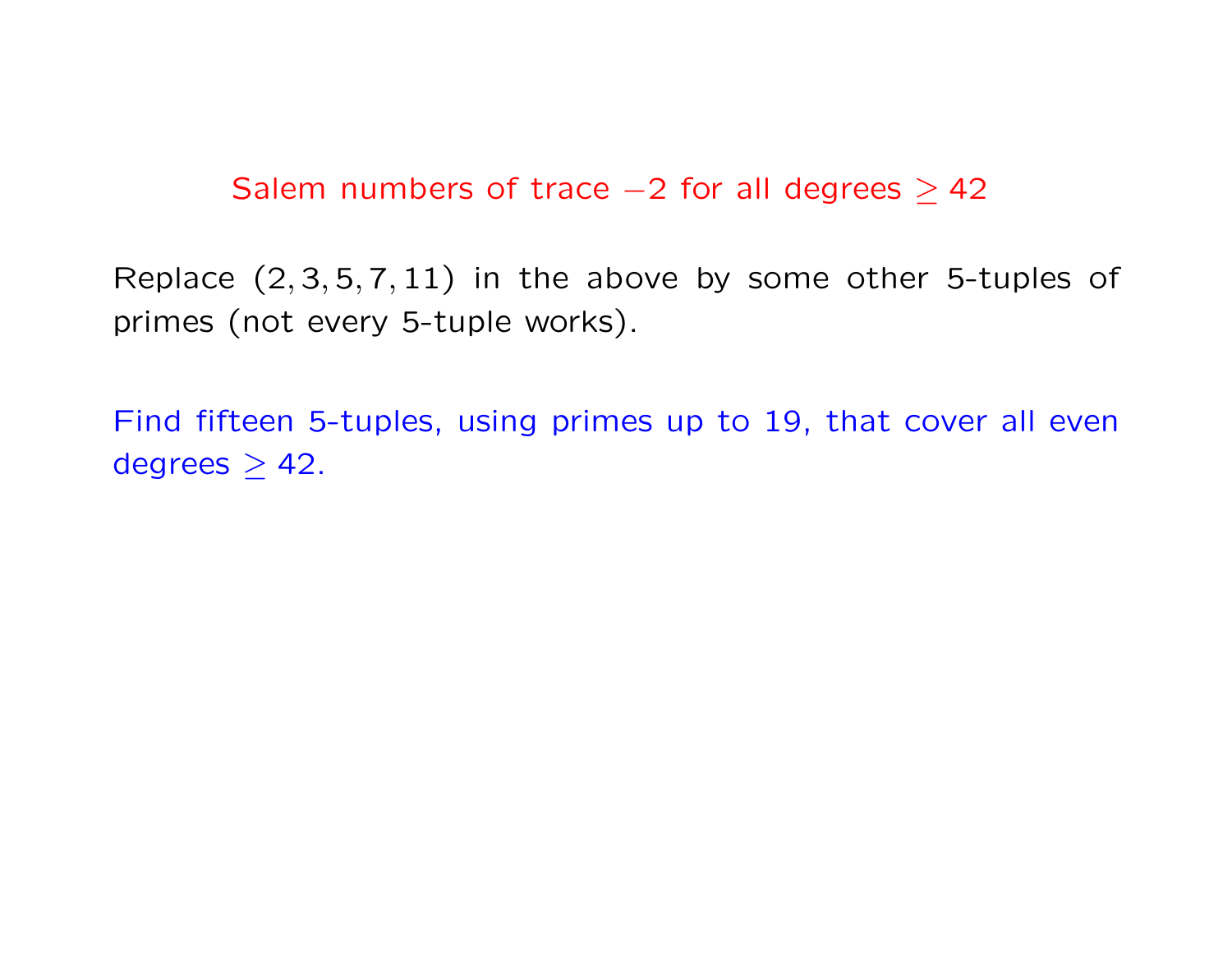• There are Salem numbers of degree  $2n$  and trace  $-2$  for every  $2n \ge 24$ .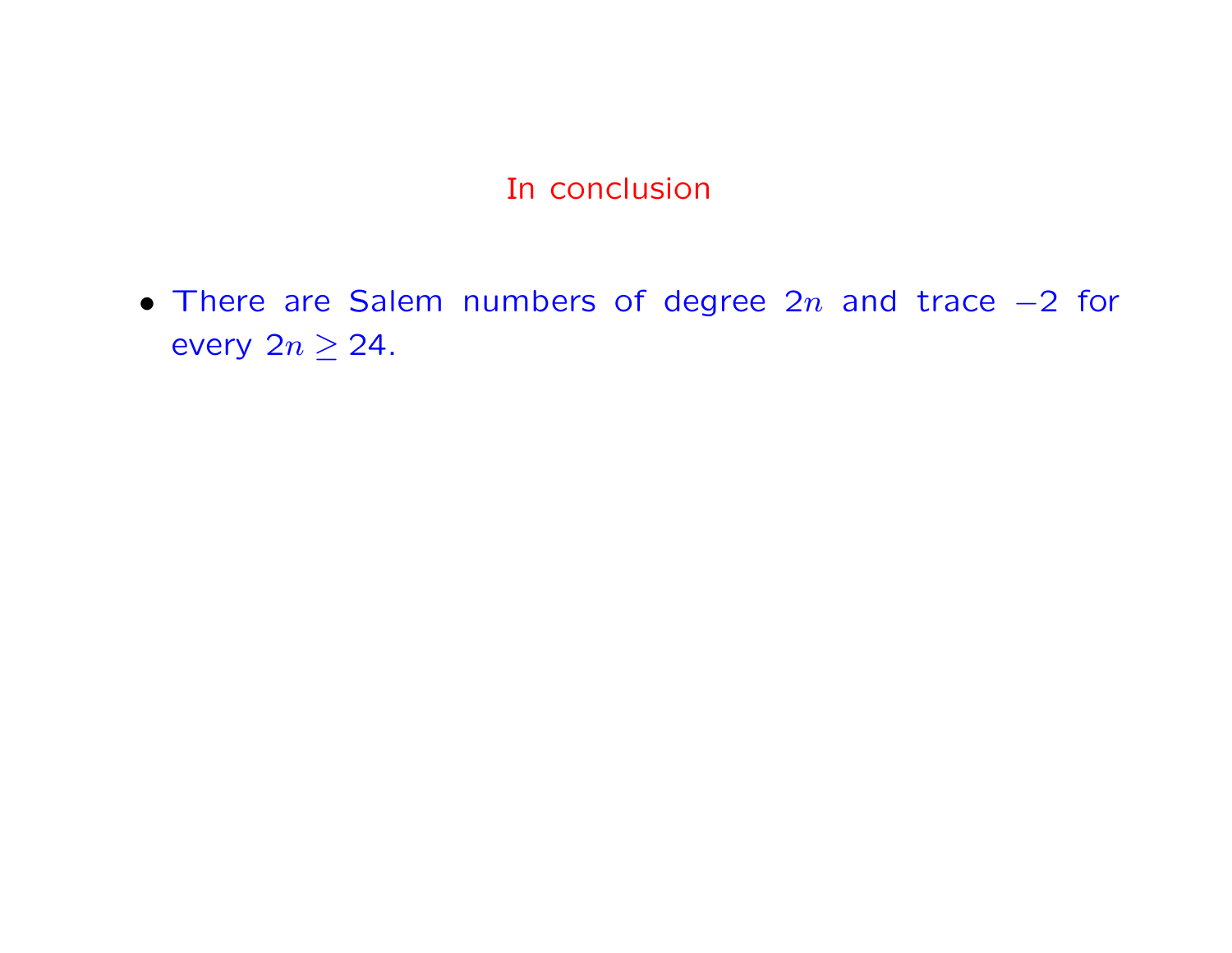- There are Salem numbers of degree  $2n$  and trace  $-2$  for every  $2n \geq 24$ .
- It follows that there are counterexamples to EG for every degree  $\geq 12$ .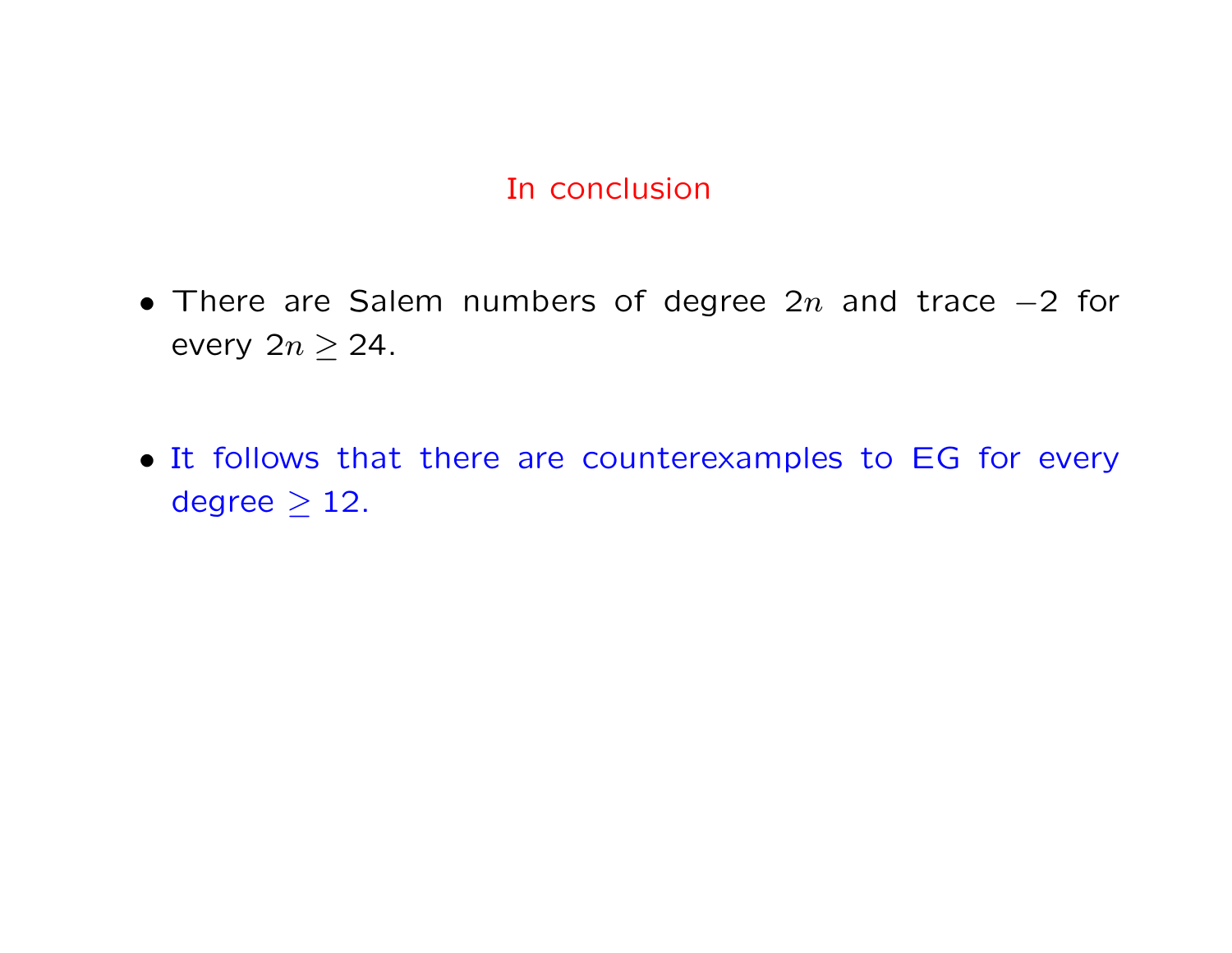- There are Salem numbers of degree  $2n$  and trace  $-2$  for every  $2n \geq 24$ .
- It follows that there are counterexamples to EG for every degree  $\geq 12$ .
- Combined with small-span counterexamples, there are counterexamples for every degree  $\geq 6$ .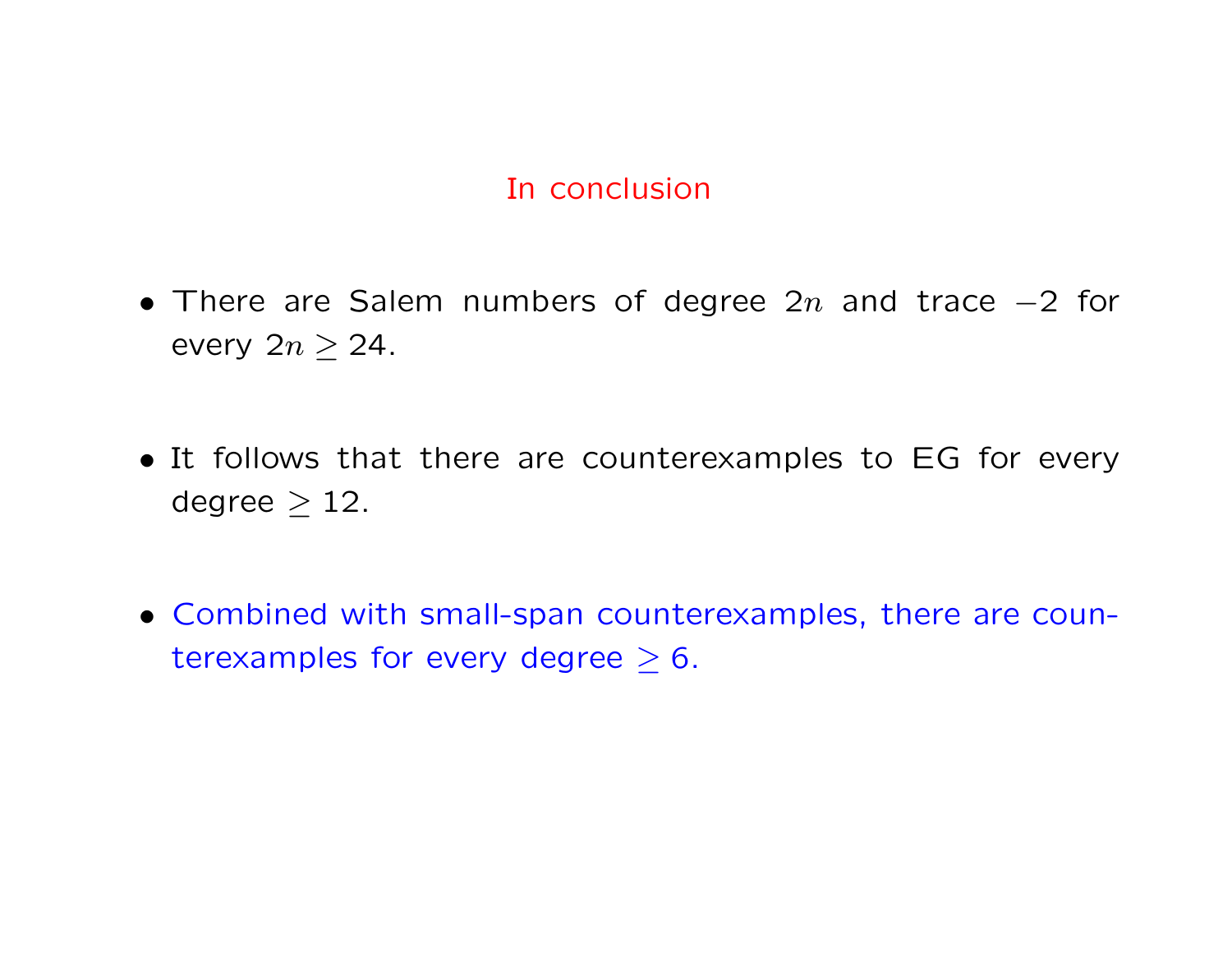- There are Salem numbers of degree  $2n$  and trace  $-2$  for every  $2n \geq 24$ .
- It follows that there are counterexamples to EG for every degree  $\geq 12$ .
- Combined with small-span counterexamples, there are counterexamples for every degree  $\geq 6$ .
- WHAT ABOUT DEGREE 5???